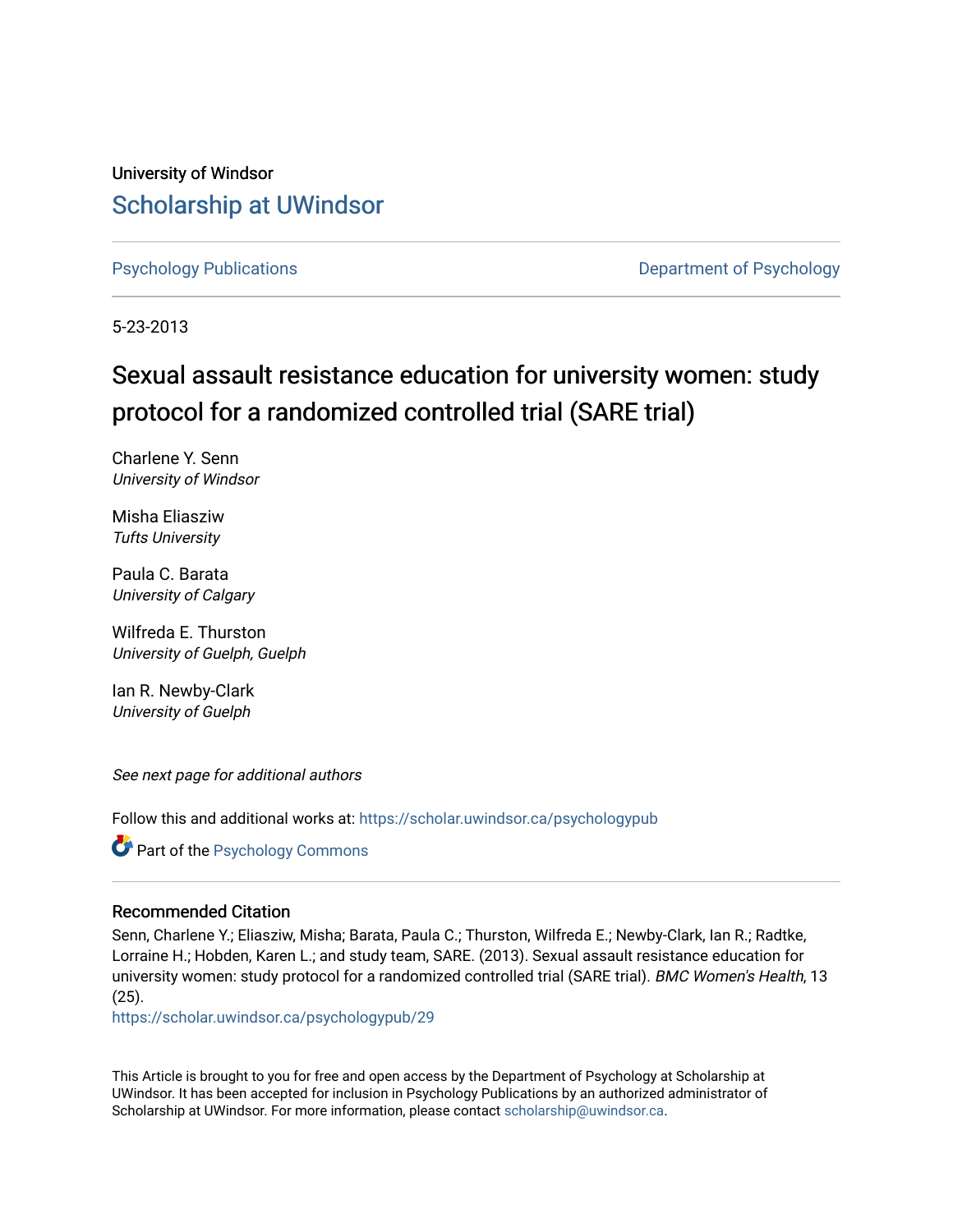# Authors

Charlene Y. Senn, Misha Eliasziw, Paula C. Barata, Wilfreda E. Thurston, Ian R. Newby-Clark, Lorraine H. Radtke, Karen L. Hobden, and SARE study team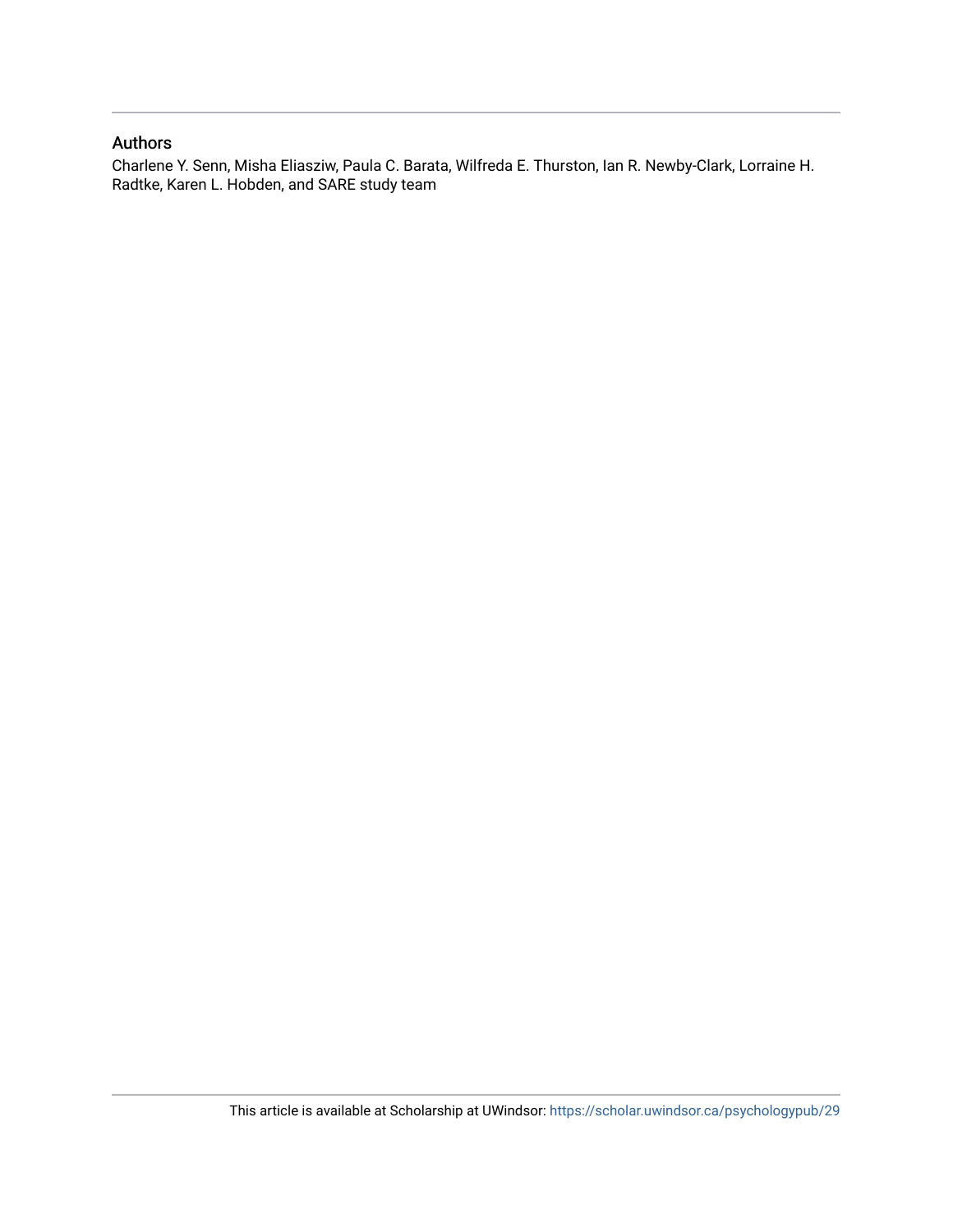# **STUDY PROTOCOL CONSUMING THE STUDY PROTOCOL**



# Sexual assault resistance education for university women: study protocol for a randomized controlled trial (SARE trial)

Charlene Y Senn<sup>1\*</sup>, Misha Eliasziw<sup>2,3</sup>, Paula C Barata<sup>4</sup>, Wilfreda E Thurston<sup>3,5</sup>, Ian R Newby-Clark<sup>4</sup> , H Lorraine Radtke<sup>6</sup>, Karen L Hobden<sup>1</sup> and SARE study team

# Abstract

Background: More than one in six women will be sexually assaulted in their lifetimes, most by men they know. The situation on university campuses is even more startling, with as many as 1 in 4 female students being victims of rape or attempted rape. The associated physical and mental health effects are extensive and the social and economic costs are staggering. The aim of this randomized controlled trial is to determine whether a novel, small-group sexual assault resistance education program can reduce the incidence of sexual assault among university-attending women, when compared to current university practice of providing informational brochures.

Methods/Design: The trial will evaluate a theoretically and empirically sound four-unit, 12-hour education program that has been demonstrated in pilot studies to have short-term efficacy. Three of the four units provide information, skills, and practice aimed at decreasing the time needed for women to assess situations with elevated risk of acquaintance sexual assault as dangerous and to take action, reducing emotional obstacles to taking action, and increasing the use of the most effective methods of verbal and physical self-defense. The fourth unit focuses on facilitating a stronger positive sexuality from which women may resist sexual coercion by male intimates more successfully. The trial will extend the pilot evaluations by expanding the participant pool and examining the long term efficacy of the program. A total of 1716 first-year female students (age 17 to 24 years) from three Canadian universities will be enrolled. The primary outcome is completed sexual assault, measured by The Sexual Experiences Survey - Short Form Victimization instrument. Secondary outcomes include changes in knowledge, attitudes, and skills related to the process of sexual assault resistance. Outcomes will be measured at baseline, 1 week, 6, 12, 18, and 24 months.

Discussion: The results of the trial will be used to produce a maximally effective sexual assault resistance education program that can be adopted by universities, to assess whether aspects of the program need to be strengthened, and also to indicate how long the effects of the program last and at which point in time refresher sessions may be necessary.

Trial registration: ClinicalTrials.gov [NCT01338428](http://clinicaltrials.gov/show/NCT01338428)

Keywords: Sexual assault, Rape, Resistance, Education, Intervention

Department of Psychology/Women's Studies Program, University of Windsor, 401 Sunset Avenue, Windsor, Ontario N9B 3P4, Canada Full list of author information is available at the end of the article



© 2013 Senn et al.; licensee BioMed Central Ltd. This is an Open Access article distributed under the terms of the Creative Commons Attribution License [\(http://creativecommons.org/licenses/by/2.0\)](http://creativecommons.org/licenses/by/2.0), which permits unrestricted use, distribution, and reproduction in any medium, provided the original work is properly cited.

<sup>\*</sup> Correspondence: [csenn@uwindsor.ca](mailto:csenn@uwindsor.ca) <sup>1</sup>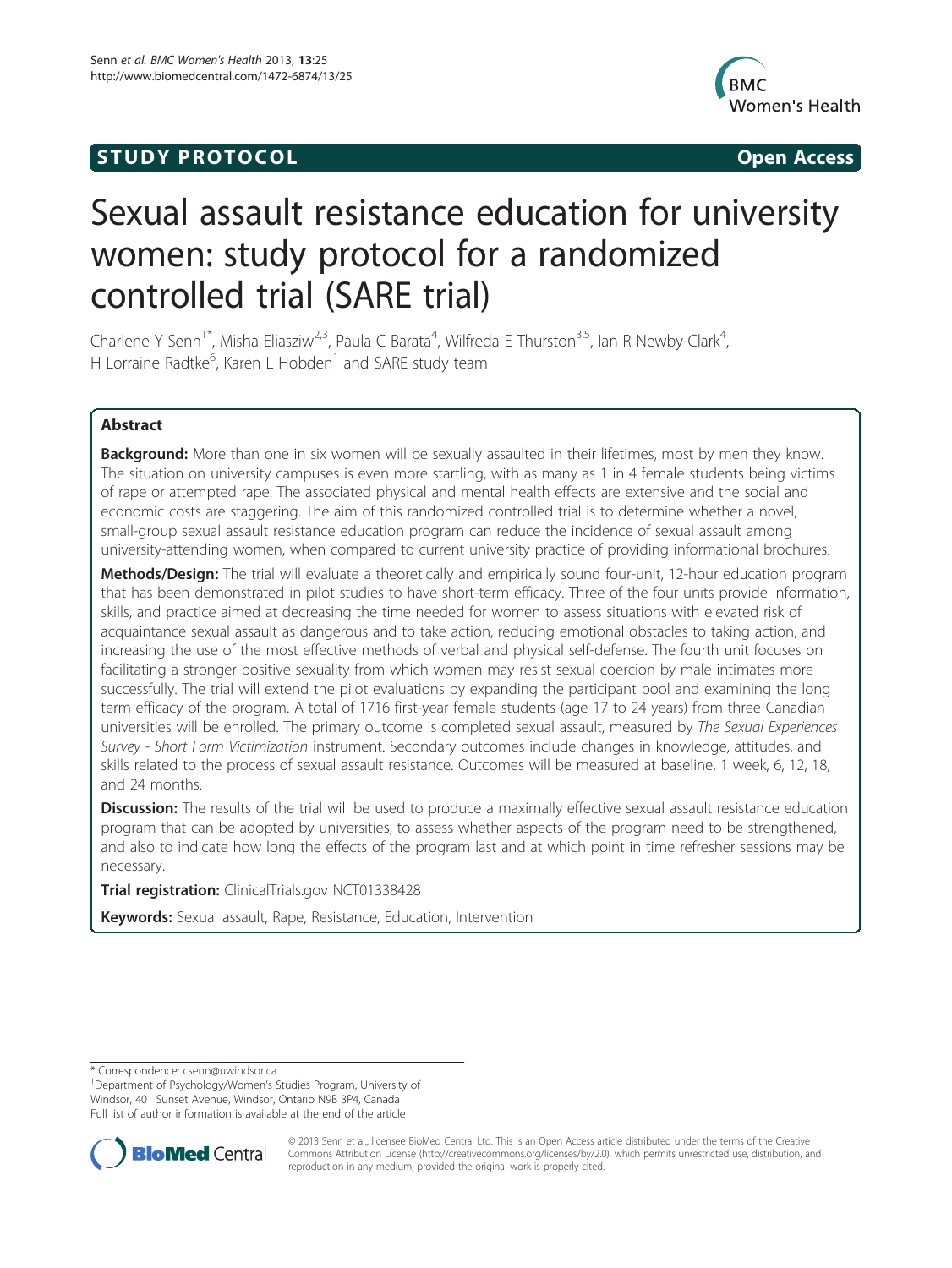#### Background

#### Epidemiology and impact

By conservative estimates, between 18 and 25 percent of women will experience rape or attempted rape in their lifetimes (i.e., experience sexual penetration by the use of threats, force or drugging) [\[1-3](#page-12-0)]. If sexual assault not including penetration (i.e., forced, threatened or drugged non-consensual sexual touching) and sexual coercion (i.e., using tactics other than physical force or threats, such as "continual arguments and pressure") are included, the percentage increases dramatically [[4-6\]](#page-12-0). The incidence of sexual assault and coercion on Canadian and American university campuses are even more startling [\[6-8\]](#page-12-0). As many as 1 in 4 female students are estimated to be victims of rape or attempted rape during the relatively short time they are enrolled in post-secondary education [\[8](#page-12-0)]. First year students are most at risk [[9\]](#page-12-0), probably because university entrance is a transition time for adult intellectual, social, and sexual development, both healthy and unhealthy.

The physical and mental health effects of rape and other forms of sexual coercion have both acute and chronic negative consequences for victims, as well as extensive social and economic consequences. Physical consequences include unwanted pregnancies and sexually transmitted diseases, including HIV and Hepatitis C, [[10](#page-12-0)], cigarette smoking, and alcohol and drug consumption [\[11,12](#page-12-0)]. Short and long-term psychological consequences include depression, post-traumatic stress disorder, suicidal ideation, lack of sexual enjoyment, and fear [[13](#page-12-0)-[15\]](#page-12-0). In Canada alone, sexual assault and other forms of violence against women cost at least \$1.5 billion each year in healthrelated expenses [[16](#page-12-0)] and substantially more in social services, legal processes, and lost time from employment [[17](#page-12-0)]. Fear of rape also affects the quality of life of a high proportion of women who are not rape victims [[18](#page-13-0)-[20](#page-13-0)]. This fear is connected to precautionary strategies that restrict women's movements at certain times and in certain spaces [[21](#page-13-0)-[23](#page-13-0)], and consequently limits women's employment and recreational opportunities [\[20,22\]](#page-13-0).

Girls and women between the ages of 14 and 24, regardless of their sexual orientation, are most at risk of being sexually assaulted by a man [\[1,3](#page-12-0)[,24-26\]](#page-13-0). It, therefore, makes sense that efforts to protect women from sexual assault should take place prior to, or within, this ten-year time window. Although many sexual assaults occur prior to age 18 [[27,28\]](#page-13-0), restrictions on the types of sexual content that can be presented in schools make them a difficult site for implementing and evaluating rape prevention programs. In contrast, university campuses are ideal environments as students are adults, and therefore the restrictions are fewer.

#### Rape prevention efforts on university campuses

There has been a long history of educational efforts to attempt to prevent rape on and off campus [\[29,30](#page-13-0)]. Historically, the most common approach on university campuses, due in large part to structural practicalities, has been to present coeducational audiences with correct information about rape (e.g., most rapes are committed by male acquaintances, undermining rape myths such as that women 'provoke' rape if they wear revealing clothes, etc.). These "universal" approaches try to reach both men and women but are not tailored for either [\[31\]](#page-13-0) and have been shown to result in temporary improvement in rape knowledge and attitudes at best [[32-35\]](#page-13-0). Moreover, most of these programs do not measure incidence or severity of sexual assaults (perpetration or victimization) following the program. In Canada, at the time the present trial began, universities' rape prevention education appeared to range from provision of brochures to a five minute section of a play done for student orientation (e.g., Single  $\&$  Sexy, University of Windsor) to 60–90 minute workshops for students (e.g., Queen's University) unaccompanied by evaluation research.

The authors of most reviews of rape prevention efforts conclude that theoretically-based programs targeted at single-sex audiences have more promise than mixed-sex programs [\[29,31,34,35\]](#page-13-0). The exception to this recommendation is seen in more recent educational efforts, where men and women in the audience are being approached as potential bystanders to situations that are developing rather than as perpetrators or victims [\[36-38\]](#page-13-0). Even in these circumstances, the same programming is normally offered to men and women in single-sex groups. Educating men to reduce their perpetration is a necessary goal but one that has so far been met with very limited success [\[39,40](#page-13-0)]. Until such time as there is widespread social change or better programming for men, effective rape resistance education (also known as risk reduction programs) for female students is the most promising option [[41\]](#page-13-0).

#### Research on rape resistance education programs and guiding frameworks

Within the past fifteen years, a consensus view of the necessary elements of rape resistance education has emerged. Comprehensive critical reviews [\[29,35\]](#page-13-0) stress the importance of the process of education and claim that effective rape prevention programs are likely to be those that actively involve participants and create a sense of high personal relevance. Building on social psychological theories of attitude change and persuasion, such as Eagly and Chaiken's attitude change model [\[42,43](#page-13-0)], recommendations for program design include the use of expert status and positive consensus information to address cognitive, emotional, and behavioural aspects of attitude processes while ensuring personal motivation and decreased distractions and negative emotional states.

In 1996, Nurius and Norris [[44\]](#page-13-0) "offer[ed] a theoretical model that consolidates background, environmental, and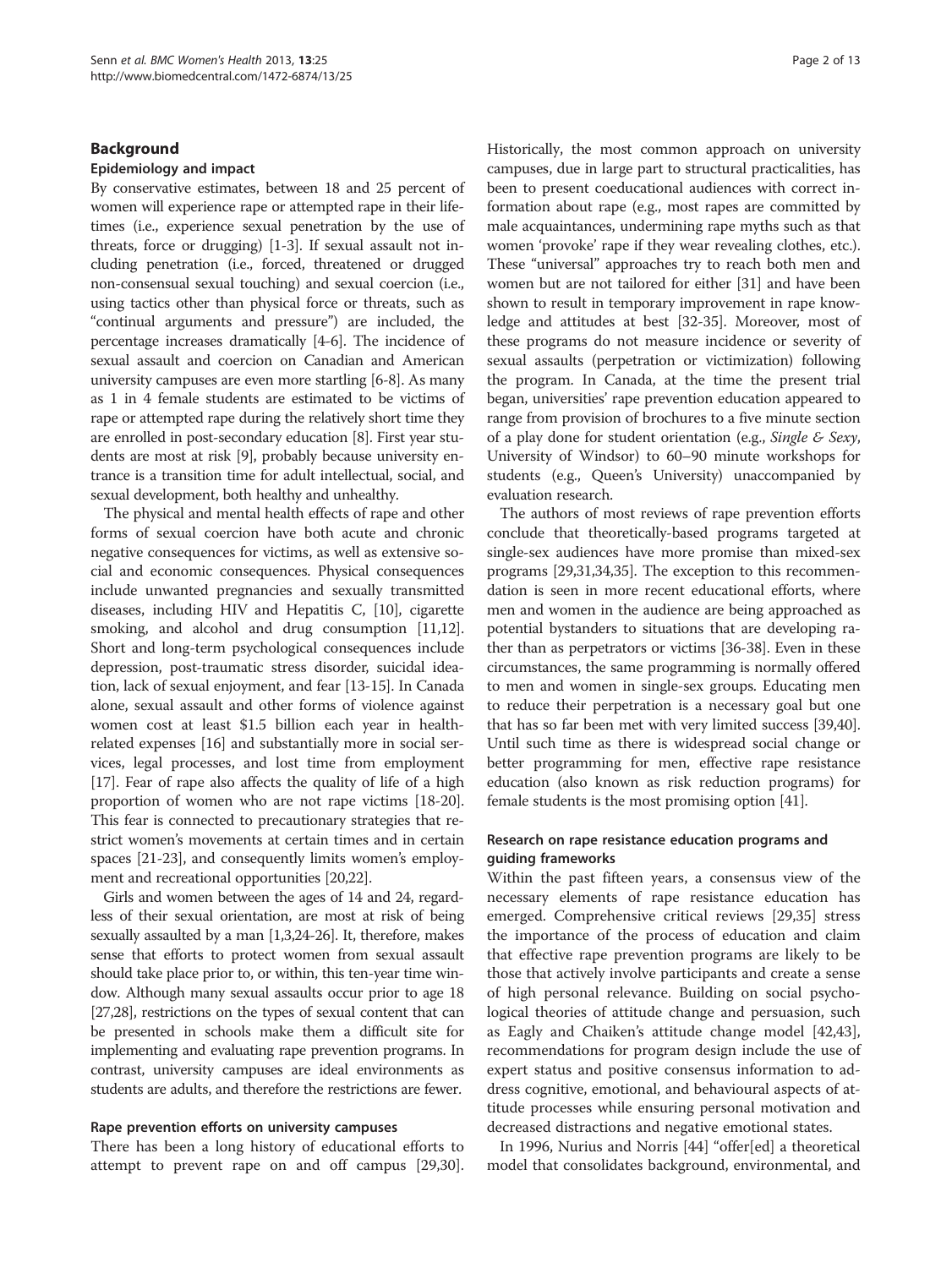intrapersonal variables related to women's experience of sexual coercion in dating into a coherent ecological framework and present[ed] for the first time a cognitive analysis of the processes women use to formulate responses to sexual coercion" (p. 117). A key article synthesizing a decade of research on rape [\[41\]](#page-13-0) based its recommendations for rape resistance education programs largely on the Nurius and Norris model expanding it with self-defence training based on research examining tactics predicting successful resistance, [\[45](#page-13-0)]. This program plan, named by them "AAA: Assess, Acknowledge, and Act", expands on the cognitive appraisal model.

#### Previous trials of rape resistance programs

A systematic review of the literature confirms that despite the size of the 'at risk' population and the seriousness of health impacts of rape and sexual assault, a rigorous randomized controlled trial (RCT) of a rape resistance education program has not been conducted. Among the published studies of programs for female university students, only three have demonstrated a positive impact on completed rape rates. However, they have mixed effectiveness and lack the detail to allow a full evaluation of the processes and practices [\[46,47\]](#page-13-0).

In their study, Hanson and Gidycz [[48\]](#page-13-0) found lower completed rape rates for women in the subsequent two months, but the benefit was only for women who had not been sexually victimized previously. This benefit for non-victimized women was not replicated in a later study that attempted to strengthen the program [\[49\]](#page-13-0). Increasing the focus on cognitive and emotional obstacles to resistance also did not improve the outcomes [\[50](#page-13-0)]. In an expanded 3-hour program with an increased emphasis on personal relevance to participants and changes expected to enhance processing of information, Gidycz et al. [\[51](#page-13-0)] reported a delayed benefit (occurring between 2 and 6 months following the program) for some women only. Women who took the program, and who were sexually assaulted but not raped in the two months after the program, were less likely to be assaulted in the next 4 months than were any other group of women. Gidycz et al. [[46\]](#page-13-0) expanded their program to two sessions and added a booster session at 3 months. The 7-hour program included a greater focus on problem solving related to reducing risk and self-defence training but was unable to produce any change in sexual assault outcomes. Orchowski et al.'s [\[47\]](#page-13-0) addition of self-defence training was successful in producing short term (2 month) reductions in completion of sexual assault for women with and without a sexual assault history. Effects were not maintained 4 months later even with a booster session. Yeater et al. [\[52\]](#page-13-0) tested the efficacy of reading a "skillsbased" self-help book against a wait-list control with 110 college women and demonstrated a number of positive outcomes but no reduction in sexual assaults.

The few other RCTs that also emerged were evaluations of treatment or prevention programs for sexual assault survivors. For example, an RCT of the effectiveness of a self-defence program for female veterans with PTSD following sexual trauma was conducted, but only a discussion of ethical concerns related to the project was found in the published literature [\[53\]](#page-13-0).

#### Development and pilot testing of a sexuality-enhanced AAA sexual assault resistance program

Based upon the models of Nurius and Norris [\[44](#page-13-0)] and Rozee and Koss [[41\]](#page-13-0), a three-session AAA sexual assault resistance program was developed by the principal investigator of the present trial and pilot tested in the fall of 2005 and winter of 2006 on a total of 34 female students against a quasi-experimental control [[54\]](#page-13-0). Positive outcomes at 1 week for women in the intervention compared to controls included increases in the perception of risk, increased self-defence self-efficacy, and higher generation of effective self-defence strategies in hypothetical sexual assault and coercion situations; negative beliefs relating to rape myths and victim provocation in sexual assault were reduced. An unplanned 3-month follow-up with approximately 50% of participants revealed that 21% of women who took the program versus 39% of controls became victims of sexual coercion or assault. Based upon these results, a revised AAA program was conceived to include additional self-defence scenarios and practice.

Rape resistance programs alone may not be enough to protect women from sexual assault in the longer term. Normative sexual practices which put men's (presumed) sexual needs ahead of women's have also been implicated in acquaintance sexual assault [[55](#page-13-0)]. For an education program to have long-term effectiveness, it is important to integrate what women know about rape and sexual coercion into the development of their healthy sexuality and relationship practices. The Our Whole Lives (OWL) Curriculum [\[56\]](#page-13-0), was designed: "to advance communication about sexuality and help participants address their own needs … ; to promote safer sexual practices; to build understanding of healthy sexual relationships and activities; … [and] to help participants accept, understand, and affirm their own sexuality…(p. xi)" Because these principles lay the groundwork for a positive sexuality from which unwanted sex may be resisted more successfully, an adaptation of some of the OWL curriculum units was included in a sexualityenhanced version of the AAA program.

In 2006–2007, a small RCT of the revised AAA program versus a sexuality-enhanced version of the AAA program versus a no-program control was conducted with 214 students [\[57](#page-13-0)]. Women who were assigned to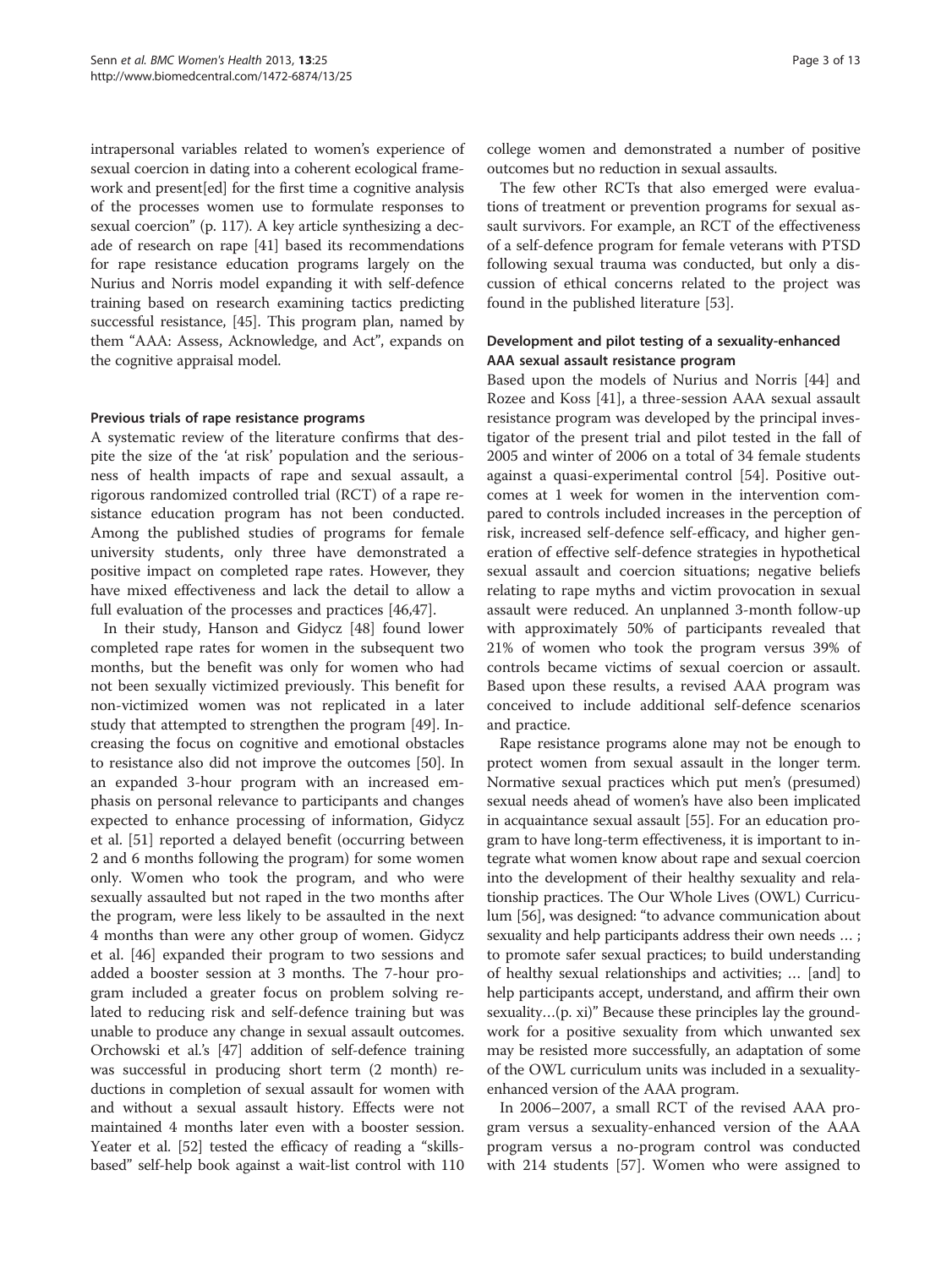the AAA programs had 40 to 50 percent lower rates of completed sexual assault at 3 and 6 months than women who were not (3 month: 12% control, 6% program; 6 month: 8% control, 5% program). When sexual assault history was included as a covariate for the secondary outcomes, the results did not change substantially, suggesting that the program was equally effective for women with and without a history of prior victimization. In addition to this positive outcome, integration of broader sexual education into rape resistance education had unique benefits related to greater perception of risk.

Notwithstanding these successes, the sexuality unit was presented first, followed by the three sexual assault resistance units and we found unacceptably high attrition between the sexuality session and the sexual assault resistance units (25-30%) compared to attrition between units when sexual assault resistance was offered alone (0-23%). Interviews with the women who dropped out of the combined program suggested that there were two main reasons for this elevated attrition rate. There was discomfort with the sexuality content in the absence of a real bond with the facilitators and the group, and disappointment because the first unit was not sexual assault resistance. Based upon these interviews and discussions with other researchers and educators, the sexualityenhanced version of the AAA program was revised to offer the sexuality unit last and to contextualize it as an integration of the sexual assault resistance knowledge into women's on-going and future sexual and romantic relationships. In a subsequent pilot study in 2007–2008 with 32 students, this revision resulted in comparable attendance (82%) for the sexuality unit as for any of the other AAA units.

#### Aims

#### Primary

To test the hypothesis that a novel, four-session, smallgroup sexual assault resistance education program can reduce the one-year incidence of sexual assault by 30% (absolute difference of 7.5%) among first-year female university students, when compared to current university practice.

#### **Secondary**

To test the hypotheses that the intervention can: (a) increase women's perception of their risk of sexual assault by male acquaintances; (b) increase women's belief that they could defend themselves if confronted with a sexual assault situation; (c) increase women's knowledge of the most effective self-defense strategies; (d) increase women's ability to detect risk in hypothetical situations; (e) reduce women's rape beliefs and attitudes that impair recovery from sexual assault.

#### **Tertiary**

To test the hypothesis that the intervention can: (a) reduce the one-year incidence of forced sexual contact and sexual coercion; (b) maintain the improvements in the primary and secondary aims for up to 24 months.

#### Methods/Design

#### Study design

This is a multicentre randomized controlled trial. By necessity, the design will be open-label, whereby the participants will be aware of the nature of the assigned sexual assault intervention. There is no evidence from our pilot testing that knowledge of the assignment influences participants' responses on key outcomes in any way. For example, post-randomization pre-intervention scores did not differ between participants who were assigned to the AAA education programs and those assigned to noprogram.

#### Inclusion and exclusion criteria

Inclusion criteria: (a) female subjects; (b) age 17 to 24 years; (c) first-year university student (completed no more than 10 university courses); (d) able to attend one of four scheduled programs in the semester they are enrolled; (e) provide informed consent. There are no exclusion criteria. Universities require that all attending foreign students have English proficiency; therefore all students will have sufficient English to participate.

#### Recruitment

Women will be recruited from each of three sites over a 2-year period, Universities of Windsor, Guelph, and Calgary. The universities are in large and small cities, attract different demographics of students and have very different first year cultures. For example, the University of Windsor is in one of the most ethnically diverse cities in Canada, at the University of Guelph almost all firstyear students live on campus, and at the University of Calgary less than 10% of first-year students live on campus. We expect total recruitment from all three sites of more than 200 each fall and winter academic term from contacted students and 50 from orientation activities or first year classes. Our pilot testing indicated that the projected rates of recruitment are achievable. When women were contacted in our pilot study, no more than 11% of them declined and this was primarily due to time considerations rather than topic.

Although recruitment will be site-specific, the information provided to participants in advertisements and in contact with the recruiters will be standardized. Recruitment will begin each year in September with e-mail contact of first year female students by the Registrar, Faculty, or Director of Student Residence. The e-mail will consist of a brief description of the study and the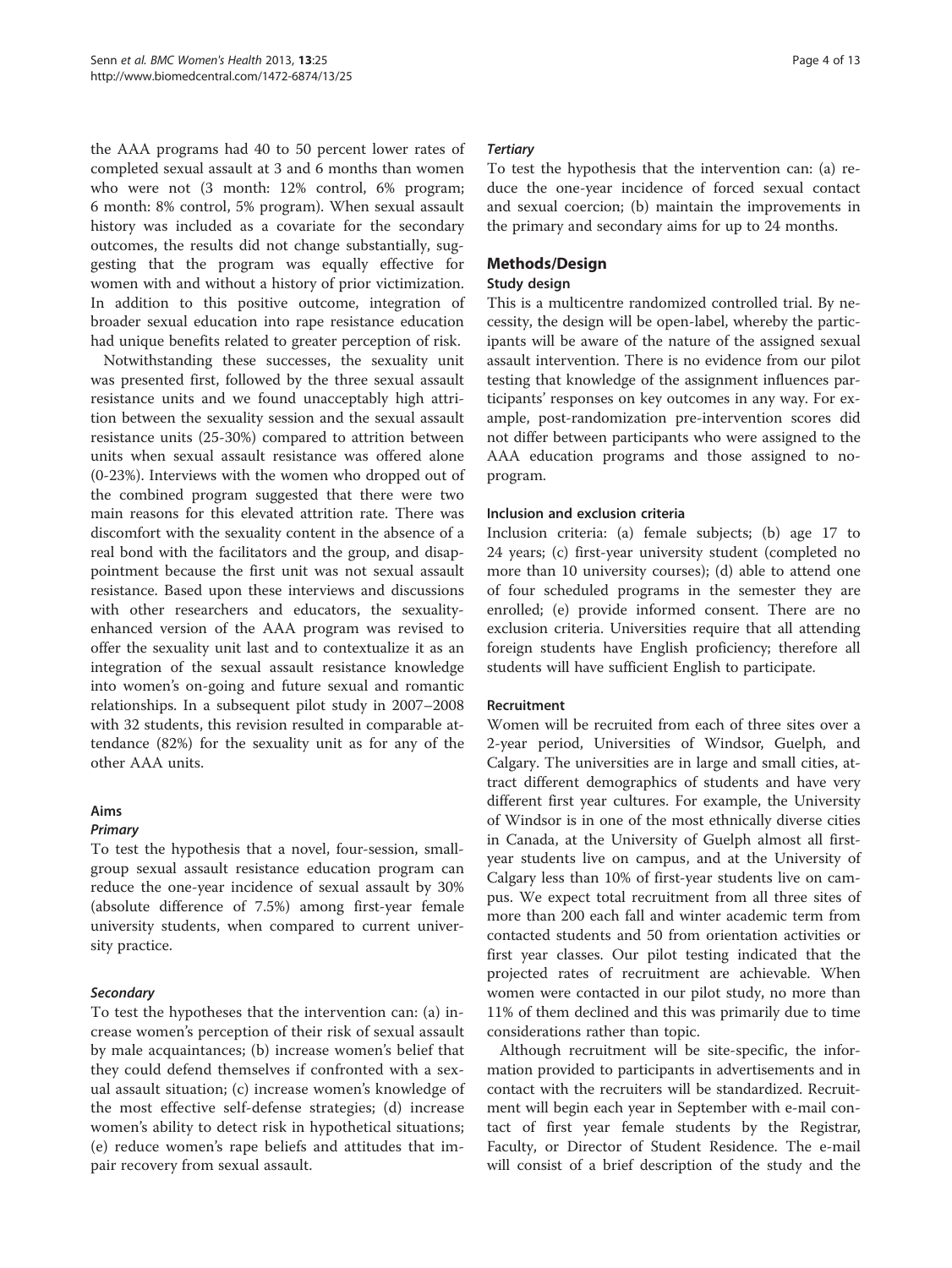incentives offered and will ask those interested to contact the research assistants by telephone or e-mail. Lists of eligible women in Psychology Participant Pools will also be obtained and research assistants will contact these women. Other advertising will be done by posters in female residence halls and in women's washrooms on campus, on electronic and physical research posting boards, and flyers left in residence mailboxes. Also, faceto-face recruitment will take place in large first-year classes, at tables in student centres and at orientation and other events.

All interested students will be asked to contact a research assistant who would explain the study in detail prior to scheduling the baseline session. Women will be screened by telephone whenever possible. In instances where women cannot be contacted by telephone they will be provided a detailed description of the study and eligibility criteria by e-mail. All prospective participants will be contacted within the early part of the fall and winter terms. Those who agree to participate will be invited to attend an in-person baseline assessment matching their chosen intervention schedule.

#### Randomization

The trial biostatistician will set up the centralized randomization using an SSL secured, password-protected webbased technology. Site will be the only stratification factor for administrative reasons. At the time of the recruitment dialogue, the research assistants will be unaware of the arm to which a participant would be assigned. Following signed consent, verbal confirmation of eligibility, and completion of baseline measures, the research assistant will log onto the randomization website, enter each participant's code number, and will receive the random group assignment. Based upon the assignment, the research assistant will direct the participant to the room where their first intervention session will take place without revealing their assignment to them. Great care will be taken to ensure that agreement to participate and selection of the intervention schedule will be obtained prior to random assignment so that participation could not be affected by the recruiter's or participant's knowledge of assignment.

#### Interventions

#### Control condition: University-provided brochures

To match the current 'standard of care' at Canadian universities, participants will be invited to take and read brochures on sexual assault selected from those available on their Canadian university campus. It is not possible to provide identical brochures across all three sites as each contains city-specific community services and sexual assault hotlines. However, the content of the brochures regarding sexual assault are similar and all sites' brochures include general information on sexual assault

and 'date-rape' drugs and post-rape legal and medical advice. One of two research assistants at each site will conduct each session, asking the participants to take brochures they are interested in, read them over, and ask any questions they may have. Questions will be answered in a group setting or individually if a participant stays after other participants have left to ask their question privately. Interaction between participants and the research assistant on the topic will be limited to 10– 15 minutes after all preliminary activities (e.g., settling, getting food or beverages) are completed and will be audio recorded for verification.

## Intervention condition: Enhanced AAA Sexual Assault Resistance program

The program consists of four separate units which use a combination of information-providing games, minilectures, facilitated discussion, brainstorming, large and small group activities, application and practice with DVD and audio clips, written scenarios, and role plays [[57](#page-13-0)]. Participants will have a choice of either 1 unit per week over 4 weeks or all 4 units in one weekend (2 each day). At the first session, which will immediately follow the baseline session and randomization, participants will receive a resource kit including brochures and other resources. All sessions will be audio recorded.

Unit 1(3 hours) The 'Assess' component focuses on improving assessment of risk for sexual assault in situations involving male acquaintances and developing problemsolving strategies to reduce risk. Personal relevance is heightened through the use of local statistics and a physical demonstration of the probability of sexual assault for women in the room. Sexual assault definitions and laws are presented briefly. 'Assess' is also related to the part of the process where the woman has communicated that she does not wish to engage in a sexual act and the man ignores her wishes and "continue[s] to touch, bully, or threaten" [[41\]](#page-13-0), p. 299. Beginning in Assess and developed further in later units, women are trained to identify this situation as dangerous and to take into account aspects of the situation such as isolation, possible escape routes, etc. Considerable time is spent providing women with empirically-based information on environmental/ situational cues (e.g., alcohol) and men's behaviour danger/ risk cues [[58\]](#page-13-0), connecting these to gender and dating stereotypes, and giving women practice identifying increased risk and coming up with non-restrictive ways around it (i.e., ways to reduce the potential perpetrator's advantage while still enjoying social situations).

Unit 2(3 hours) The 'Acknowledge' component assists women to recognize more quickly the inherent danger in situations that have turned coercive and to explore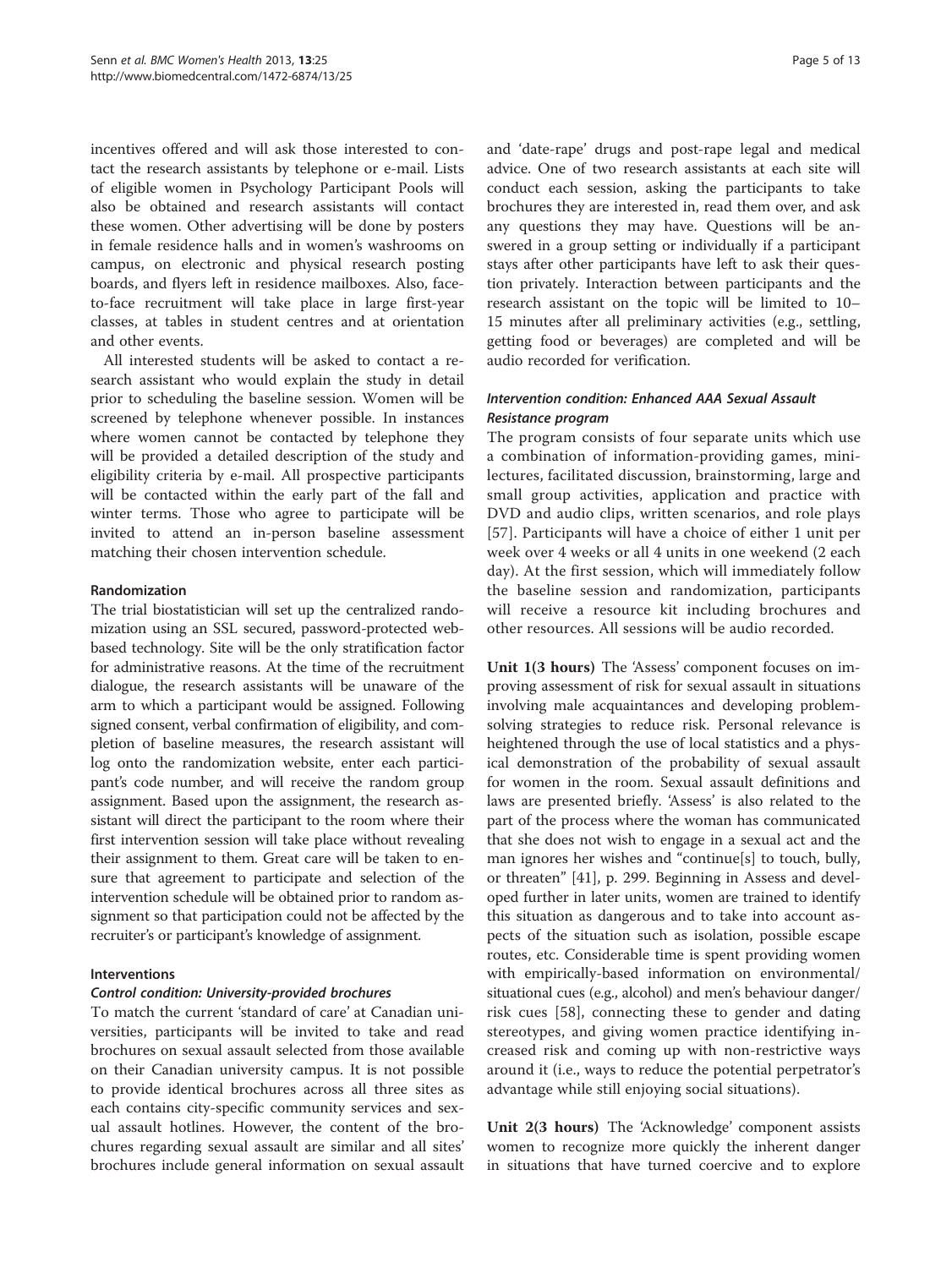ways to overcome emotional barriers which can prevent women from engaging in forceful resistance against known men. "Reluctance to label the situation as rape slows her protective response" [[41\]](#page-13-0), p. 299 and most women who are assaulted do not label their experience as rape [\[59](#page-13-0)]. In this unit, women's personal sexual rights are reinforced. Exercises facilitate the exploration of the sometimes competing goals in social situations such as the desire for romantic (or friend) relationships and the need for personal safety [[60\]](#page-13-0). The facilitators debunk the miscommunication hypothesis i.e., the argument that women are not clear enough in their sexual refusals or do not mean "no" when they say "no;" [[61,62\]](#page-13-0), and provide practice for women to emotionally prepare for and respond to common verbal coercion strategies [[63\]](#page-13-0).

Unit 3(3 hours) The 'Act' component presents a range of potential options for resistance depending on elements of the situation, the man's actions, and the success of early strategies. Typical self-defence strategies are often rejected by women because they are reluctant to use tactics such as "keys in the eye" against a man they have been dating or know socially. In fact, the strategies that women are most likely to use in acquaintance rape situations are precisely those that men say they are most likely to ignore [[64](#page-13-0)] and which are least effective [\[45,65,66](#page-13-0)]. There is a brief discussion of the myths that undermine women's resistance (e.g., the unsupported claim that women who defend themselves are hurt worse) [\[67\]](#page-13-0). Research evidence on the ineffectiveness of certain tactics and the effectiveness of forceful verbal and physical resistance are provided [[45,68](#page-13-0)-[70](#page-13-0)]. Each woman is encouraged to create a 'tool box' of forceful strategies that she would be willing to employ against a man she knows who is threatening her sexual integrity, and to escalate her resistance if any early strategies she tries are ineffective. Physical self-defence training (based on WenDo) includes standard instruction in making a fist, yelling in a way that fuels self-defence efforts, assessing vulnerable parts of the body, as well as techniques for punching and kicking. Additional strategies focus on defending against men in more common acquaintance situations (e.g., breaking wrist or choke holds, getting out from under someone using body weight to restrain you). This component also includes discussion of the need to overcome the emotional barriers to forceful physical defence against male acquaintances when the threat demands it.

Unit 4(3 hours) This unit adapts content from The Our Whole Lives (OWL) sexuality education curriculum [[56\]](#page-13-0) and takes what women have learned from the previous three units and applies them in a more focused way to longer term romantic and sexual relationships. The unit is designed to assist participants to

become more comfortable talking about sexuality, to expand discussions of sexual practices beyond intercourse, facilitate identification of women's own sexual values and desires, sexual boundaries, and safety needs, and provide practice in communicating this knowledge in an assertive and self-efficacious manner, as well as increase women's overall understanding of what healthy sexual relationships mean to them. This ensures that the education program is more fully integrated into participants' lives.

#### Assessments

At baseline, participants will complete computerized surveys prior to being randomized. They will then go immediately to their first intervention session, either to receive their brochures or to attend their first educational unit. To assess knowledge acquisition, intervention participants will have their 1st follow-up assessment 1 week after the last intervention session with control participants matched to the same interval. Subsequent follow-up assessments will occur at 6, 12, 18, and 24 months from the date of randomization. We will measure outcomes using in-person computerized surveys at baseline and 1 week after the last intervention session. All other follow-ups will use secure web-based surveys linked only by participant codes to protect privacy.

# Outcome measures

#### Primary

Completed sexual assault (rape) will have occurred when a participant indicates she has had at least one experience of sexual intercourse (oral, anal, or vaginal) that was threatened, forced, or drugged (completed, not attempted) in the period between the previous outcome measurement and the present; answered 'once' or more to any of 9 questions (involving oral sex, vaginal penetration, and/or anal penetration "without consent" when the woman was "too drunk or out of it to stop what was happening", was threatened with physical harm to herself or others she cares about, and/or was forced, "for example holding me down with their body weight, pinning my arms, or having a weapon") on the Sexual Experiences Survey - Short Form Victimization SES-SFV, [[71\]](#page-14-0). Month of occurrence will be recorded to permit time-to-event analyses. Previous versions of the SES have been used in large university, college, and community samples, and it is considered the gold standard. Responses on the scale are stable across administrations. Test-retest reliability is very high, and responses are also comparable to those received through interviewing women [\[72\]](#page-14-0). Concurrent validity has been demonstrated using correlations between sexual victimization as measured with the SES and variables predicted to be affected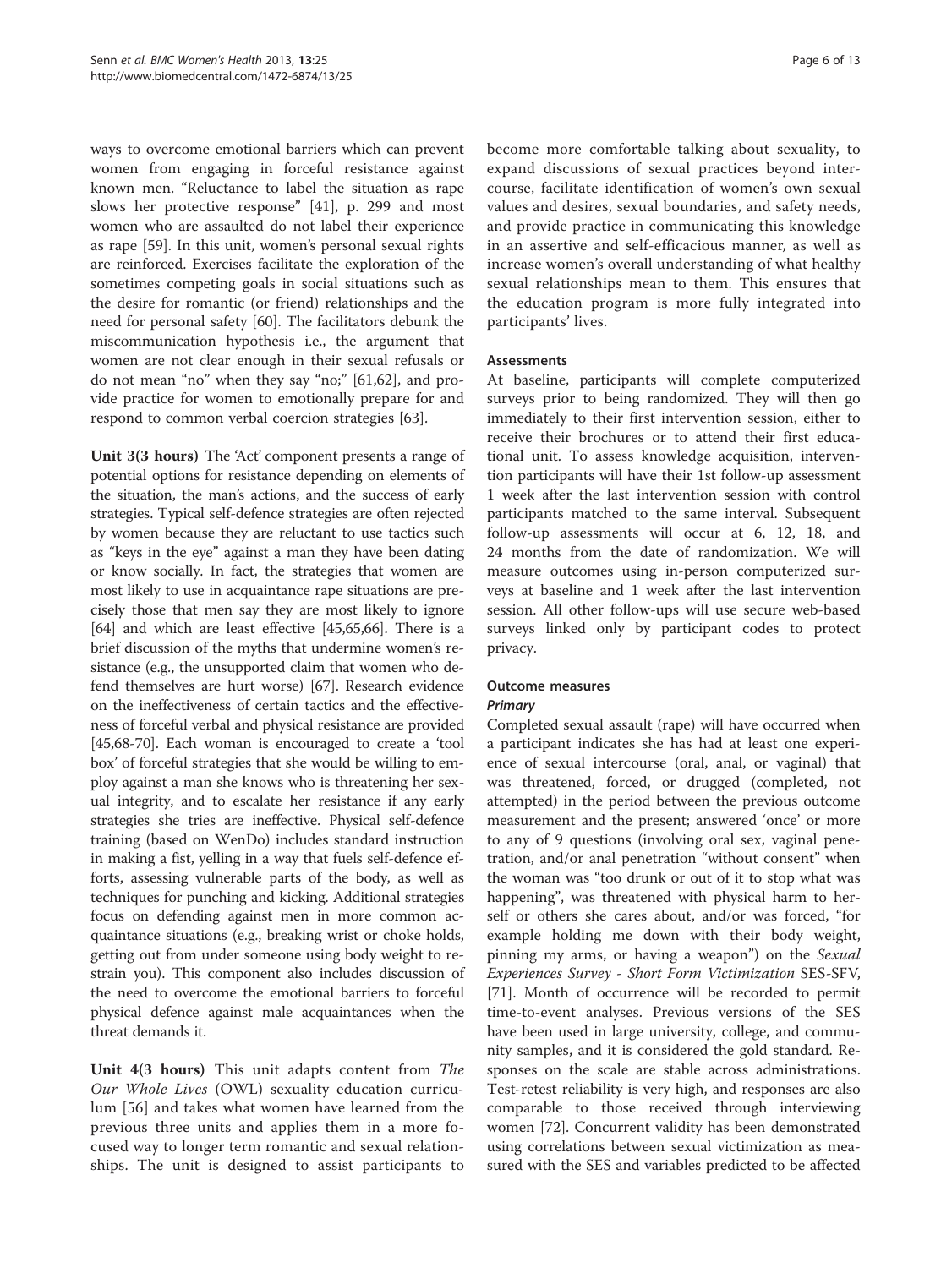or influenced by that victimization, for example, hostility toward men [\[73,74](#page-14-0)]. Construct validity has been demonstrated when women's descriptions of sexual experiences were rated by interviewers (on the items of the SES) and compared to the women's own responses on the SES [\[75](#page-14-0)].

#### **Secondary**

The expanded cognitive appraisal model upon which the educational program is built outlines the process through which changes to the primary outcome are accomplished. Outcomes corresponding to secondary hypotheses (a) through (d) measure these intermediary processes. The outcome corresponding to the secondary hypothesis (e) measures attitudes likely to be affected by the program and is related to successful coping with sexual assaults. These will allow targeted revision to the program if necessary.

- (a)Perception of risk of sexual assault by male acquaintances will be measured by a single item, "What are your chances of being raped by someone you know?" which has been adapted from Gray, et al. [[76](#page-14-0)].
- (b)Belief that women can defend themselves if a sexual assault situation were to arise (Self-defense selfefficacy: Marx et al.'s [\[77](#page-14-0)] adaptation of Ozer and Bandura [\[78\]](#page-14-0) – higher scores indicate greater selfefficacy). This is a 7-item instrument with responses ranging from "not at all confident" to "very confident" on a 7-point scale. The instrument has a 0.83 Cronbach's alpha level of internal consistency. Two items were also added to specifically measure a participant's sense of her own ability to defend herself against unwanted sexual experiences, "How successful do you believe you would be in fighting off or otherwise stopping an attempted rape by a stranger?" and "How successful do you believe you would be in fighting off or otherwise stopping an attempted rape by a man you know (e.g., a man you are dating)?" Participants answer each of these two questions on a 7-point scale, ranging from completely successful to completely unsuccessful. These questions were pilot tested and found to have a 0.87 Cronbach's alpha level of internal consistency.
- (c)Knowledge of effective rape resistance strategies will be measured by identification of a greater number of forceful physical and forceful verbal strategies in response to threatening hypothetical situations (Resistance measure, [[79](#page-14-0)]) and real situations (items requesting details following sexual assaults experienced, questions added to SES items, [[48](#page-13-0)]). Testa et al.'s [\[79](#page-14-0)] measure follows a scenario depicting an interaction where the participant is on a date with "an attractive man" (p. 666). These items

about the participant's "intended behaviour" break down into 3 subscales: direct-resistance, politeresistance, and passive-response. The directresistance subscale, which is our focus, has high internal consistency ranging from 0.89 to 0.94 and validity demonstrated by the authors. Additional, added questions, "If a man I knew (e.g., a date) tried to force me to have sex with him when I didn't want to, I would …", If a stranger tried to force me to have sex with him when I didn't want to, I would ...' were pilot tested to ensure clarity and consistency of coding of responses. Scoring is based on Ullman's [\[45](#page-13-0)] study of the tactics used by women who avoided completed rape and has high inter-rater reliability (Cohen's kappa > 0.90).

- (d)Ability to realistically assess risk of harm in hypothetical scenarios where acquaintance sexual assault is likely will be measured using the: (1) Risk perception questionnaire [[79](#page-14-0)]. Using the same scenario with "an attractive man" as the strategies measure above, the risk perception measure presents statements of 10 possible outcomes, 4 positive and 6 negative. The participants answer on a 7-point scale, from not at all to very likely, what they perceive the outcome of the interaction will be. Internal consistency is in excess of 0.85 by Cronbach's alpha; (2) Risk Perception Survey (RPS) [[80\]](#page-14-0). Two vignettes, one based on a stranger and one on an acquaintance situation "were designed to incorporate risk factors identified in the literature and included … clear risk factors and ambiguous risk factors" (p. 162). Participants are asked to identify the line number at which they feel uncomfortable (identify risk) and the point at which they would leave (take action). Higher scores indicate toleration of higher risk in the situation. These are the only measures available and once completed cannot be used again due to familiarity with the scenarios. As such, this outcome can only be measured 3 times (Testa's once; Messman-Moore's twice, once each for the stranger and acquaintance versions). The timing of measuring this outcome is spread out across the first year of follow-up.
- (e)Beliefs and attitudes about rape will be measured by endorsement of rape myths (Illinois Rape Myth Acceptance Scale IRMA-SF,[[81\]](#page-14-0), and misinformation about the causes of rape (Perceived Causes of Rape Scale PCOR,[[82,83](#page-14-0)]. The IRMA has the best psychometric properties of any rape myth scale, having excellent criterion-related validity (correlations with measures of sexism and hostility toward women) and reliability. Internal consistency is high (Cronbach's alpha > 0.82). The PCOR "provides [an] assessment of a range of people's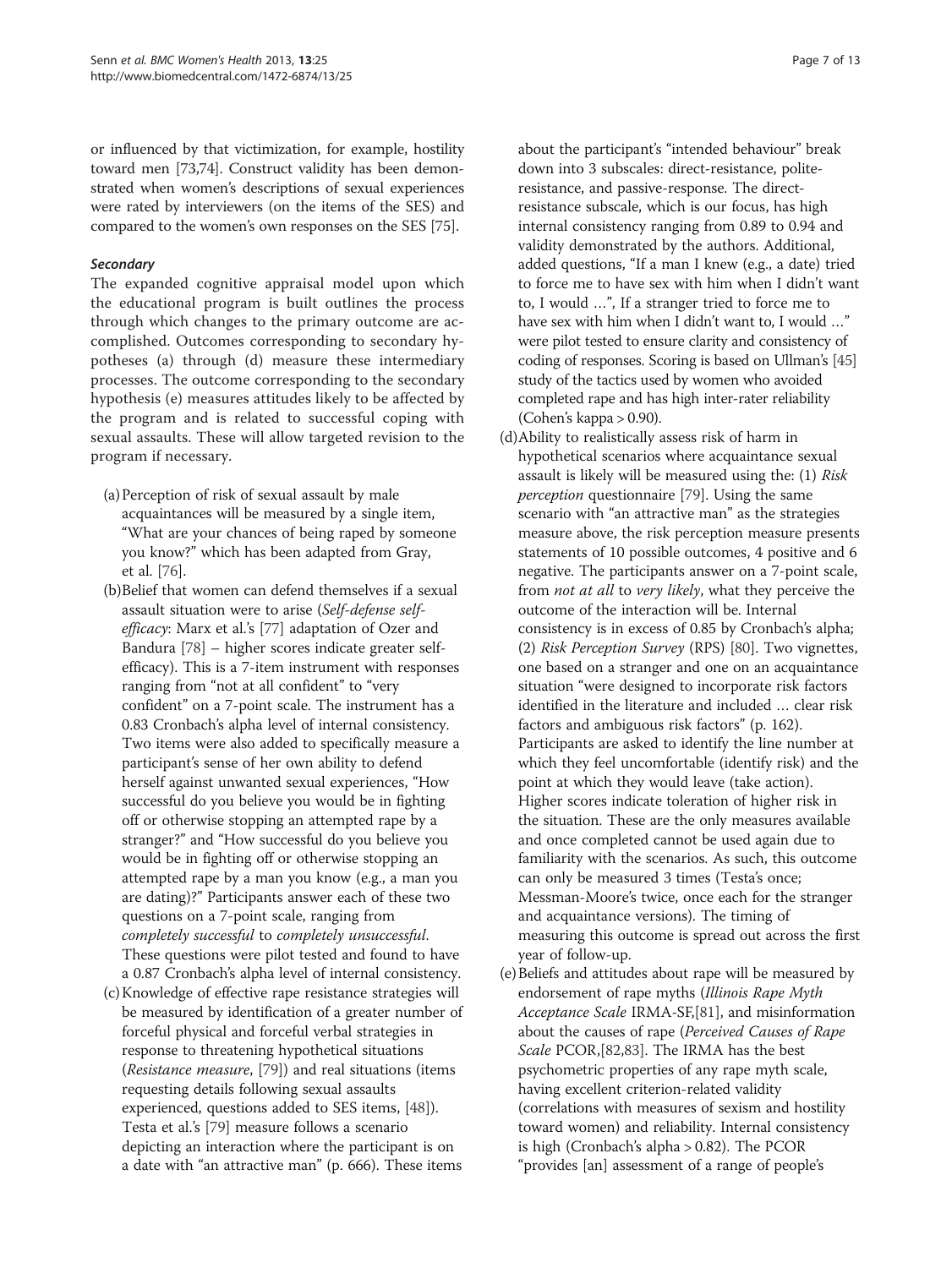beliefs about the causes of rape that are not exclusively rape myths" [\[83](#page-14-0)], p. 228. This 32-item instrument provides participants with the stem "Rape is caused by ...." and they answer how much they agree with a list of causes. Our focus is on the Female Precipitation subscale which has the best internal consistency. Test-retest reliability of 0.87 is also good.

#### **Tertiary**

Using the SES-SFV, forced sexual contact will have occurred when a participant answers one of three questions indicating she had experienced threatened, forced, or drug facilitated non-consensual sexual touch not including intercourse (e.g., "fondled, kissed, or rubbed up against the private areas of my body (lips, breast/chest, crotch or butt) or removed some of my clothes"). Sexual coercion will have occurred when a participant reports one or more incidents of verbally coerced (e.g., "threatening to spread rumors about me", "continually verbally pressuring me after I said I didn't want to" -- excluding threats of physical harm) non-consensual oral, vaginal, or anal intercourse.

### Proposed methods for protecting against sources of bias Selection bias

Selection biases are evident in all studies and programs with a sexual or sexual violence theme because they disproportionately attract more sexually experienced and sexually victimized participants [\[84\]](#page-14-0). Similar selection biases are in effect when voluntary rape programming is offered on campuses. The internal validity of our intervention is high, and therefore selection biases are not likely to have a strong influence on the outcomes. Selection bias will be assessed by comparing the sample to the entering student demographic data.

#### Outcome assessment bias

Blinding is not possible in this trial. However, bias in outcome assessment is addressed by having the primary outcome, sexual assault, collected with the best measure of coercive sexual experiences available [SES-SFV, 71]. This measure will be applied equally to all study participants. Previous versions of the measure have been tested on tens of thousands of undergraduate students and it has high reliability and validity [\[72,85\]](#page-14-0). The 2007 scale corrects weaknesses in the earlier version. Although the SES-SFV is not an 'objective measure' of sexual assault, since no external adjudication is possible, it is the best option available. The instrument does not ask about the occurrence of sexual assault or coercion directly but rather asks how often a particular behaviour occurred (e.g., "A man put his penis into my vagina, or inserted fingers or objects without my consent by using force, for example holding me down with his body weight, pinning my arms, or having a weapon").

#### Differential drop out

Our pilot study indicated that dropouts are minimized by having follow-up times coincide with the school year rather than with holiday breaks. Based on Dillman [[86](#page-14-0)] we will make up to 4 reminder phone calls/e-mails following confirmation of contact at follow-up. Further, web-based survey administration makes completion of surveys easier for participants, as measured by our low drop-out rate (3 mo, 0%; 6 mo 11%) in the 2007/2008 pilot study. A research assistant at each site will be hired to phone and e-mail participants to complete follow-ups. For students who do not wish to continue in the study, we will administer a 5-minute telephone version of the SES-SFV at 1-year and 2-years so we can ascertain their sexual assault status. Taken together, these methods will reduce the drop-out rate considerably.

There is a possibility that women in the control arm may not feel as connected to the trial, and may drop out as a result. Our pilot data are suggestive of this possibility. We have reduced the likelihood of differential drop out by providing a small intervention (brochure) rather than using a no-contact control, by providing incentives and personalized phone contact, as well as offering the opportunity for control participants to receive the full program at the end of the trial. These maneuvers will maximize connection to the trial and will reduce differential attrition.

#### Lost to follow up

Lost to follow-up will be defined as not being able to ascertain a woman's sexual assault status at 1 year. Our 6-month pilot study had less than 5% of participants moving or changing their phone numbers or e-mails without updating their information with the Registrar or contacting the researchers, and therefore being 'lost to follow up'. The primary outcome for the present trial is at 1 year rather than at 6 month follow-up, and therefore we have doubled the estimated rate of lost-tofollow-up to 10%. We expect a loss of no more than another 15% at the end of the second year of follow-up. Our lost-to-follow-up numbers are reasonable based on recent estimates that less than 25% of students drop out of university by the end of their second year [\[87\]](#page-14-0).

#### **Compliance**

Non-compliance (i.e., "no show") will be defined as not receiving any brochures or not attending the education program. From our previous pilot studies, as many as 40-50% of women who completed baseline measures did not show up to receive their intervention which was scheduled at a later date. With a time-gap between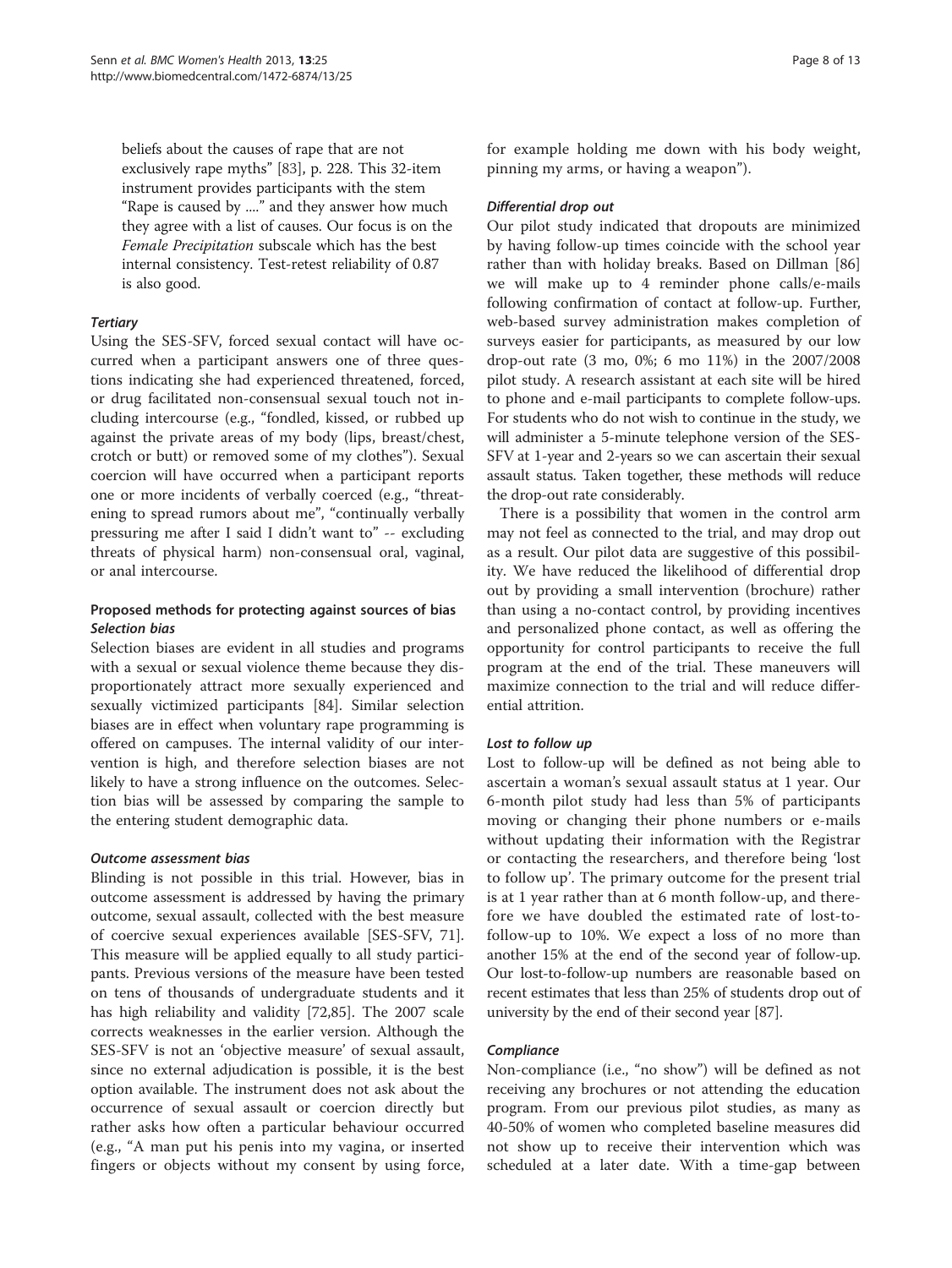baseline assessment and intervention, we were not able to reduce no-show below 40% with any techniques we tried in pilot tests. Therefore, for the present trial we will be pre-testing and randomizing on the same day, followed immediately by the (first or only) intervention session (and a meal) which should reduce non-compliance to near zero. In order to minimize attrition once the education intervention begins, enrollment into the trial will start close to the beginning of the term or immediately following the midterm period. We will also use incentives and reminder phone calls. The incentives for program/control session attendance include a ballot for a final study-end lottery of \$300, a \$25 movie pass, and a free lunch/dinner. To retain participants in the remaining education program units, reminder calls will be used, as well as, bonus points, refreshments, a cash lottery for each session (\$50), a ballot for the study-end lottery for every session attended, a colorful clipboard filled with resources, a themed magnetic note board, and a completion certificate for full compliance. Using a lower level of incentives in our pilot study, we were able to attain full attendance at the educational program from more than 78% of participants.

Non-response on follow-up surveys will be defined as refusing to complete portions of or all secondary outcome follow-up surveys. We will use a number of procedures known to maximize response rates for follow-up surveys [\[86\]](#page-14-0) such as confirmation of contact information at follow-up and multiple reminder calls, emails, and/or letters. Additionally, participants will be asked to provide long-term and collateral contact information at the postintervention survey and at each subsequent follow-up survey. Specifically, they will be asked to provide primary and secondary email addresses, primary and secondary telephone numbers and their addresses during the summer (where applicable), and their future address if they are planning to move in the upcoming year. Participants also will be asked to provide the name, telephone number, and email address of at least two people who would be likely to know their whereabouts in the event that their contact information changes.

Our pilot studies also made it clear that attractive incentives must be in place so that participants stay in the trial for its full duration after the intervention is complete. We have chosen \$30 gift certificates for survey completion based upon other studies in the literature [[46,](#page-13-0)[80\]](#page-14-0) and our own pilots. We will also, based on participant feedback, be using web based surveys (with all appropriate security and privacy measures taken) for the follow-ups for this trial, which we found improved the ease with which women could participate and resulted in 100% 1 week and 89% 6 month completion (\$20 incentive) for the 2007 pilot study. Moreover, the followup outcome surveys will take less than 30 minutes to complete which will maximize response rates [[86](#page-14-0)].

The use of incentives is standard in psychological research and, increasingly, in clinical trials as long as the size of the payment cannot be seen to put 'undue' pressure on individuals to participate, and the sample is not a 'vulnerable population' e.g., [[88-90](#page-14-0)]. Our pilot testing prior to the first program offering has confirmed that our lotteries (which keep down costs) are perceived positively by potential participants but that the size of the lottery (\$500 total) does not work to induce an otherwise non-interested or unwilling person to consider participation. As such the \$500 in lotteries is a useful incentive to strengthen existing interest without coercion. Our \$25 movie passes for early survey sessions and \$30 gift certificates for the follow-ups are well within the range clearly considered modest (<\$100) and acceptable by authors publishing in Contemporary Clinical Trial [[88\]](#page-14-0). With no incentives within a student population, our ability to recruit and retain participants in the longitudinal research would be extremely limited.

While cross-contamination effects are not likely to affect this kind of intervention [\[91\]](#page-14-0), we will ask the women in the control arm at the 1-year follow-up the following questions: "Have you had conversations about sexual assault with other women?" "If yes, was this woman in the other longer program?" "How long was your conversation(s)?" "What did you talk about?" We will describe the amount of 'contamination' occurring and discuss its possible influence on the findings.

## Training of facilitators and research assistants conducting interventions

A detailed manual has been written that provides instructions for the enhanced AAA sexual assault resistance program facilitators, including session materials, scripts, and trouble-shooting advice. The Principal Investigator will conduct a joint training program for all site facilitators in late summer in the intervention years of the trial. Training will include attendance at a WenDo Women's Self-defense two-day Basic program and another day of specialized training by a certified WenDo instructor. Research Assistants will be trained by the Principal Investigator and the Trial Project Manager in site visits in September in both intervention years.

## Sample size considerations

The primary outcome is completed sexual assault (rape). Our 2006–2007 pilot randomized controlled trial of 214 students yielded the following cumulative incidences. For women in the control arm, the 3- and 6-month rates were 12% and 20%, respectively. For those in the sexual assault resistance education program, they were 6% and 11%, respectively. These figures correspond to a 50% relative risk reduction. This is comparable to the one previous study conducted by Hanson and Gidycz [\[49](#page-13-0)],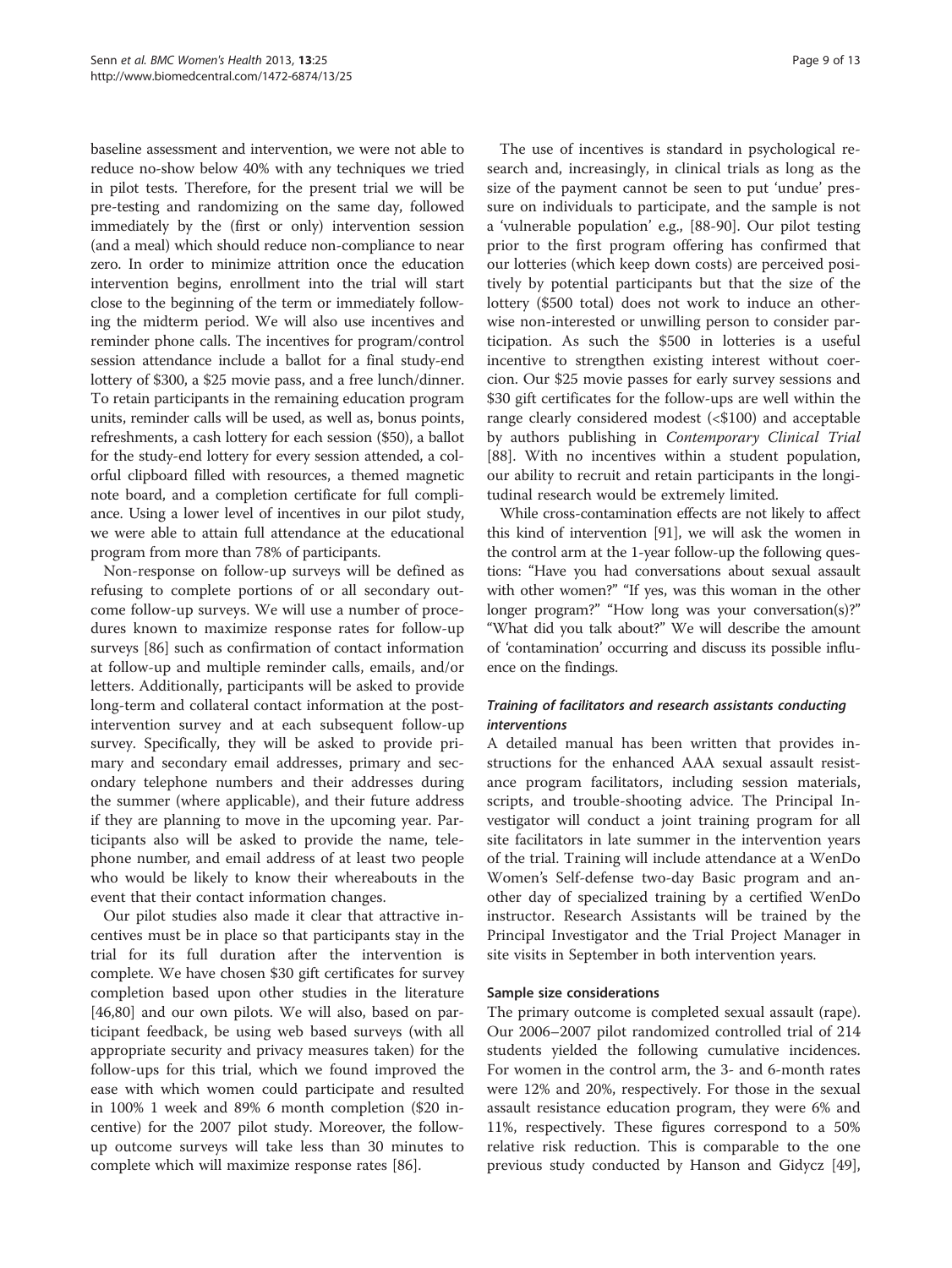which yielded a rate of 14% of rapes in their control arm and 6% in their intervention arm over a 3-month period, among women with no history of previous victimization. Given that the incremental incidence of sexual assault declines over time we estimate, for the purpose of sample size calculations, the 1-year rates to be 25% in the brochure arm and 17.5% in the educational program arm; a more conservative 30% relative risk reduction. Therefore, a sample size of 932 women (466 per group) will have 80% power to detect an absolute difference of 7.5% (25% versus 17.5% equals a 30% relative reduction) at a two-sided 5% level of significance. This is a meaningful reduction because it implies that for every 14 women who enroll in the program, 1 additional rape could be averted. Aside from power considerations, it is important to note that a sample of this size will yield a significantly positive trial when the observed difference between groups is as small as 5.4% (21.6% relative risk reduction). Although the intracluster correlation was calculated as −0.02 from our pilot study, +0.02 will be used to inflate the sample size with a design effect of 1.38 and a cluster size of 20 women. Assuming a lost-tofollow-up of 10% in the first year and 15% in the second year of follow-up, the total size of the trial will be 1716 women (932×1.38÷0.75).

#### Statistical analyses

Analyses will be performed after all women have completed their one-year follow-up and at the end of the trial. Following the intention-to-treat principle, a participant will be included in the analysis if she is randomized. Using SAS software [\[92\]](#page-14-0) the primary (and tertiary) analyses will compare the proportion of women with completed sexual assaults between groups using a Wald test from a logbinomial regression model (PROC GENMOD) that adjusts for compound symmetry (CS) clustering using generalized estimating equations. Covariates will be added to the model if differences among baseline characteristics are observed. In addition, a test for interaction will be performed using the above model to assess whether there is a differential treatment effect depending upon whether the women participated in the weekend versus weekday programs. Women who are lost to follow-up or drop out can affect the validity of the group comparison if (a) sexual assault is related to being lost or dropped and (b) it is differential between groups. Thus, baseline characteristics of women who are lost and drop out will be compared to women who complete the trial. In addition, the missing data mechanism will be formally tested [\[93](#page-14-0)] to determine whether it is Missing Completely at Random (MCAR) or is Missing at Random (MAR). Freedom from completed sexual assault will be compared between groups using Cox regression (PROC PHREG) with a robust sandwich covariance matrix to account for the clustering. Women

who are lost to follow-up or drop out will have their data censored at the time of last contact.

For the secondary outcomes which are all continuous (or at least ordinal) longitudinal, repeated measures analysis of covariance (ANCOVA) will be used to compare intervention arms across the follow-up periods, adjusting for baseline scores on the instruments. Generalized linear models (PROC MIXED) will be used to correctly adjust the variance estimates for CS clustering. Recognizing that some of the instruments have ordinal responses, a rankbased ANCOVA will also be performed to assess congruency with the parametric analyses. For completeness in assessing the effect of missingness, two additional analyses will be conducted: (a) a 'per-protocol' analysis among participants who attend all sessions and respond to the 1-year SES-SFV questions; (b) multiple imputation of five data sets (PROC MI and MIANALYZE) using a discriminant function for binary outcomes and Markov chain Monte Carlo for continuous outcomes, assuming the missing data mechanism is MAR. The literature, for example [[49](#page-13-0)], suggests that prior sexual assault can be a modifier with respect to the effectiveness of sexual assault resistance programs. Accordingly, program effects will be compared for women with and without sexual assault histories at baseline.

#### Ethical considerations

Ethical approval for the trial was received from the University of Windsor Research Ethics Board on May 31, 2011, from the University of Guelph's Research Ethics Board on June 14, 2011 and from the University of Calgary's Conjoint Health Research Ethics Board on September 9, 2011. There are no serious anticipated risks to participants, although the content of the educational interventions and some survey questions on sexual assault could bring up negative feelings for participants, particularly if they have an assault history. The self-defence instruction adds limited physical risk if participants do not follow instructions carefully. In our pilot studies involving over 200 women, none reported adverse effects.

#### Steering committee and trial oversight

The Steering Committee for the trial will consist of the Principal Investigator and four Co-Investigators. A Data Safety Monitoring Committee is not needed as our psychosocial intervention does not warrant it. The Trial Project Manager will make decisions for all sites on trial issues that arise and communicate with the Site Coordinators to ensure consistency on these issues. The Trial Project Manager will be supervised by the Principal Investigator and the Site Coordinators will be supervised by the Site Investigators. Research Assistants will be supervised by Site Coordinators. The Trial Project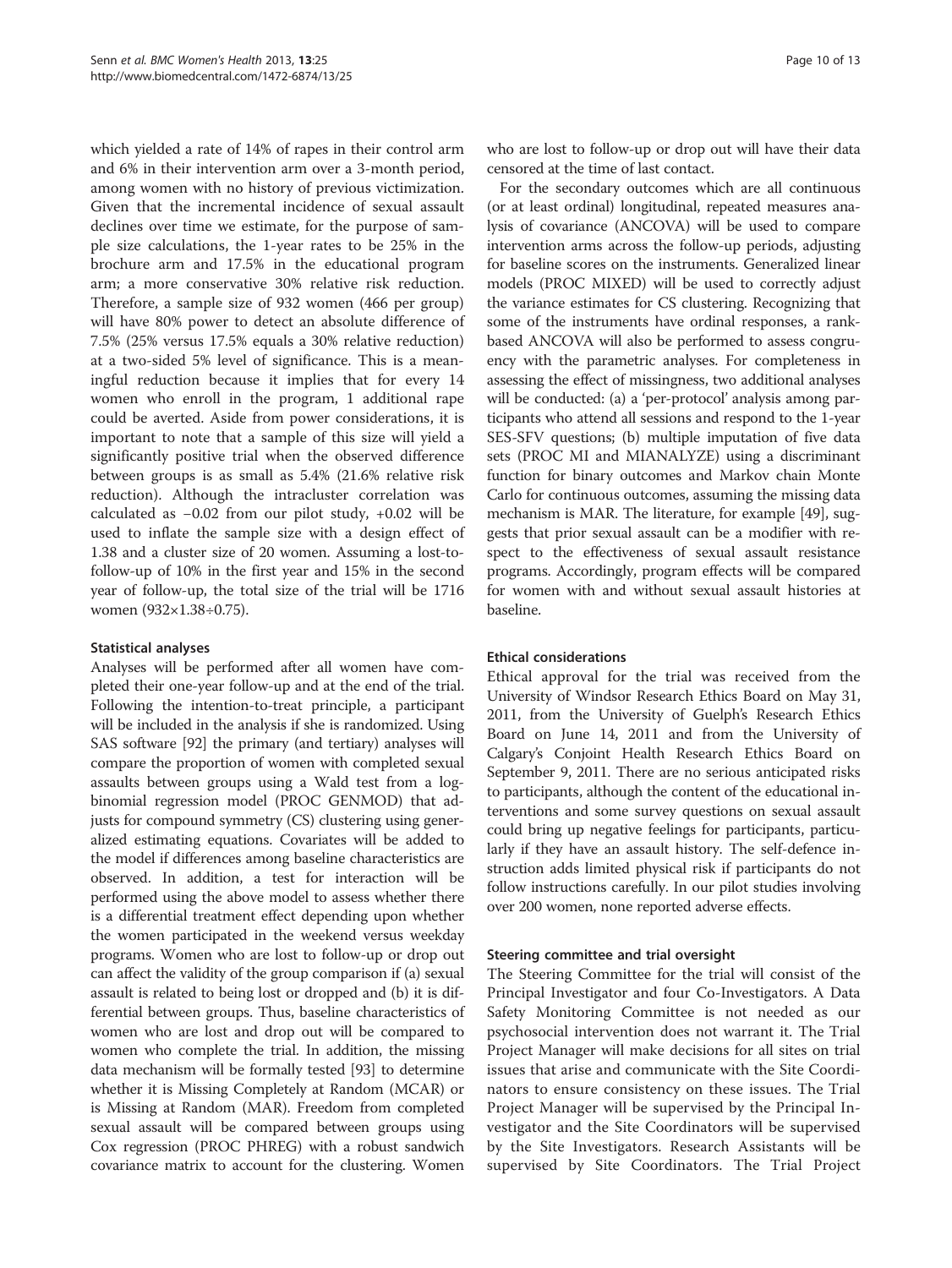<span id="page-12-0"></span>Manager, Principal Investigator, and Co-Investigators will meet monthly by teleconference and annually in person.

Intervention conformity will be measured by having site facilitators complete a Session Protocol Issues form at the end of each unit and by review of audio recordings of randomly selected sessions for each facilitator. Audio recordings will be reviewed by the Trial Project Manager and any outstanding issues will be addressed in special meetings. Protocol issues identified by facilitators will be addressed in weekly meetings.

#### Trial status

The first participant was randomized on September 28, 2011. Currently, 918 women have been enrolled into the on-going trial.

#### **Discussion**

On university campuses, sexual assault rates are high, especially among first- year female students. Therefore, these young women represent a critical population for resistance education interventions. There is now a consensus that relying solely on coeducational or men's programs is insufficient to fully protect women from sexual assault. Programming that empowers women with knowledge, skills, and practice to resist coercive sexual behaviours from known men is needed. The proposed randomized controlled trial is an evaluation of a sexual assault resistance education program, designed to reduce sexual assault among young women in the first year of university. We believe that reductions in sexual assault will have a direct impact on the mental and physical health of all women at university, but particularly for those who are able to successfully resist completed sexual assault.

The results of the trial will provide a unique contribution to the published literature, in addition to producing a maximally effective sexual assault resistance education program and an accompanying facilitator training manual which can be adopted by universities. The trial results will also provide direction for further research into which aspects of the program need to be strengthened, as well as how long the effects of the program last and will indicate at which point in time refresher sessions may be necessary. If the program is effective, this may also provide an entry to implementation and research in high school and to other populations of young women who are not enrolled in university.

#### Competing interests

The authors declare that they have no competing interests.

#### Authors' contributions

CYS, ME, PCB, WET, and IRN contributed to the overall design of the trial and participated in the acquisition of funding. All authors are involved in its

ongoing management. KLH is responsible for the logistical aspects of the trial. All authors read and approved the final version of the manuscript.

#### Acknowledgements

Sponsors: This study is supported by an Operating Grant from the Canadian Institutes of Health Research (FRN #110976 ) and by the University of Windsor.

#### Author details

1 Department of Psychology/Women's Studies Program, University of Windsor, 401 Sunset Avenue, Windsor, Ontario N9B 3P4, Canada. <sup>2</sup> Department of Public Health and Community Medicine, Tufts University, 136 Harrison Avenue, Boston, MA 02111, USA. <sup>3</sup>Department of Community Health Sciences, University of Calgary, 3280 Hospital Drive NW, Calgary, Alberta T2N 4Z6, Canada. <sup>4</sup>Department of Psychology, University of Guelph Guelph, Ontario N1G 2W1, Canada. <sup>5</sup>Department of Ecosystem and Public Health, University of Calgary, 3280 Hospital Drive NW, Calgary, Alberta T2N 4Z6, Canada. <sup>6</sup>Department of Psychology, University of Calgary, 2500 University Drive NW, Calgary, Alberta T2N 1N4, Canada.

#### Received: 15 May 2013 Accepted: 16 May 2013 Published: 23 May 2013

#### References

- Tjaden P, Thoennes N: Full report of the prevalence, incidence, and consequences of violence against women: Findings from the. U.S. Department of Justice Office of Justice Programs: National Violence Against Women Survey; 2000.
- 2. Johnson H, Dawson M: Sexual assault. In Violence against Women in Canada: Research and Policy Perspectives. Edited by Johnson H, Dawson M. Toronto: Oxford University; 2011:93–122.
- 3. Russell DEH (Ed): Sexual exploitation: Rape, child sexual abuse, and workplace harassment. Beverly Hills, California: Sage Publications Inc; 1984.
- 4. Gavey N: Sexual victimization prevalence among New Zealand university students. J Consult Clin Psychol 1991, 59:464-466.
- 5. Gavey N: Sexual victimization among Auckland University students: How much and who does it? N Z J Psychol 1991, 20:63-70.
- 6. Koss MP, Gidycz CA, Wisniewski N: The scope of rape: Incidence and prevalence of sexual aggression and victimization in a national sample of higher education students. J Consult Clin Psychol 1987, 55(2):162–170.
- 7. Dekeseredy WS, Schwartz MD, Tait K: Sexual assault and stranger aggression on a Canadian university campus. Sex Roles 1993, 28(5–6):263–277.
- 8. Fisher B, Cullen F, Turner M: The Sexual Victimization of College Women. Washington, DC: National Institute of Justice and Bureau of Justice Statistics; 2000.
- 9. Kimble M, Neacsiu AD, Flack WFJ, Horner J: Risk of unwanted sex for college women: evidence for a red zone. J Am Coll Health 2008, 57(3):331–332.
- 10. Koss MP, Heise L, Russo NF: The global health burden of rape. Psychol Women Q 1994, 18(4):509–537.
- 11. Basile KC, Black MC, Simon TR, Arias I, Brener ND, Saltzman LE: The Association between Self-Reported Lifetime History of Forced Sexual Intercourse and Recent Health-Risk Behaviors: Findings from the 2003 National Youth Risk Behavior Survey. J Adolesc Health 2006, 39(5):e1–e7.
- 12. Brener ND, McMahon PM, Warren CW, Douglas KA: Forced sexual intercourse and associated health-risk behaviors among female college students in the United States. J Consult Clin Psychol 1999, 67(2):252-259.
- 13. Brener ND, McMahon PM, Warren CW, Douglas KA: Forced sexual intercourse and associated health risk behaviours among female college students in the U.S. J Couns Clin Psychol 1999, 67(2):252-259.
- 14. Koss MP, Figueredo AJ, Prince RJ: Cognitive mediation of rape's mental, physical, and social health impact: Tests of four models in crosssectional data. J Consult Clin Psychol 2002, 70(4):926–941.
- 15. Wingood GM, DiClemente RJ: Rape among African American women: Sexual, psychological, and social correlates predisposing survivors to risk of STD/HIV. J Womens Health 1998, 7(1):77–84.
- 16. Day T: The Health-Related Costs of Violence Against Women in Canada: The Tip of the Iceberg. London, Ontario: Centre for Research on Violence against Women and Children; 1995.
- 17. Greaves L, Hankivsky O, Kingston-Riechers J: Selected Estimates of the Cost of Violence against Women. London, ON: Centre for Research on Violence Against Women and Children; 1995.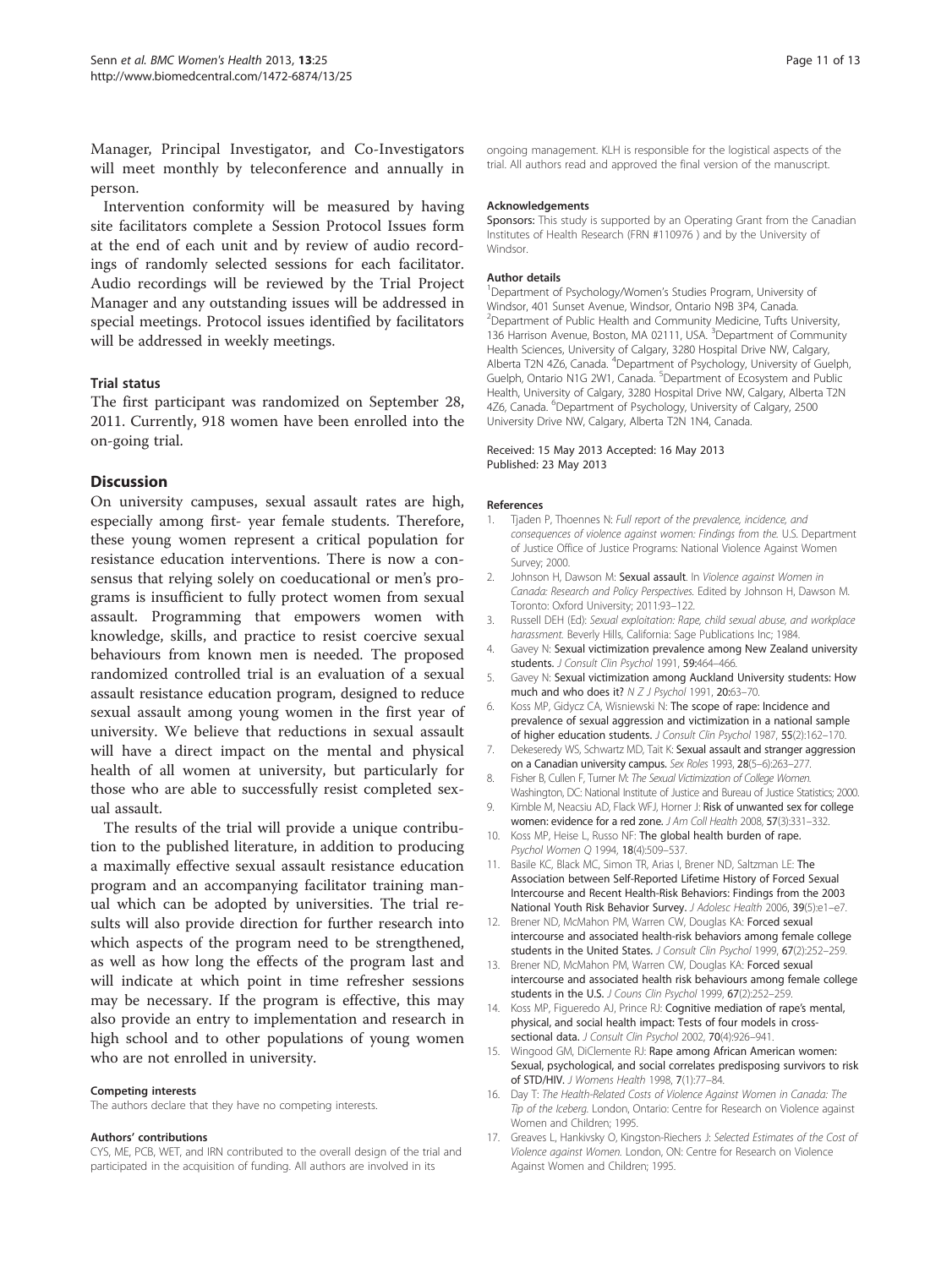- <span id="page-13-0"></span>18. Stanko EA (Ed): Everyday violence: How women and men experience sexual and physical danger. London: Pandora; 1990.
- 19. Stanko EA (Ed): Intimate intrusion: Women's experiences of male violence. London: Routledge & Kegan Paul; 1985.
- 20. Koss MP, Goodman LA, Browne A, Fitzgerald LF, Puryear Keita G, Felipe Russo N: Uniting all women: The fear of rape. Washington, DC: American Psychological Association; 1994.
- 21. Gordon MT, Riger S: The female fear: The social cost of rape. New York: The Free Press; 1989.
- 22. Hanmer J, Saunders S: Well-founded fear: A community study of violence to women. London: Hutchinson & Co Ltd; 1984.
- 23. Senn CY, Dzinas K: Measuring fear of rape: A new scale. Can J Behav Sci 1996, 28(1):141–144.
- 24. Balsam KF, Rothblum ED, Beauchaine TP: Victimization over the life span: A comparison of lesbian, gay, bisexual, and heterosexual siblings. J Consult Clin Psychol 2005, 73(3):477–487.
- 25. Canadian Panel on Violence Against Women: Changing the landscape: Ending violence, achieving equality. Ottawa, ON: Ministry of Supply and Services Canada; 1993.
- 26. Laumann EO, Gagnon JH, Michael RT, Michaels S: The social organization of sexuality: Sexual practices in the United States. Chicago: University of Chicago; 1994.
- 27. Bachar K, Koss MP: From Prevalence to Prevention: Closing the Gap Between What We Know About Rape and What We Do. In Sourcebook on Violence Against Women. Edited by Renzetti CM, Edleson JL, Kennedy Bergen R. London: Sage Publications; 2001:117–142.
- 28. Pacifici C, Stoolmiller M, Nelson C: Evaluating a prevention program for teenagers on sexual coercion: A differential effectiveness approach. J Consult Clin Psychol 2001, 69(3):552–559.
- 29. Yeater EA, O'Donohue W: Sexual assault prevention programs: Current issues, future directions, and the potential efficacy of interventions with women. Clin psychol rev 1999, 19(7):739–771.
- 30. Women Against Rape: 'Community action strategies to stop rape': A rape prevention program in an urban area. J Women Cult Soc 1980, 5(3):238-241.
- 31. Lonsway KA, Banyard VL, Berkowitz AD, Gidycz CA, Katz JT, Koss MP, Schewe PA, Ullman SE: Rape prevention and risk reduction: Review of the research literature for practitioners. National Online Resource Center on Violence Against Women; 2009. Retrieved from [http://www.vawnet.org/](http://www.vawnet.org/Assoc_Files_VAWnet/AR_RapePrevention.pdf) [Assoc\\_Files\\_VAWnet/AR\\_RapePrevention.pdf.](http://www.vawnet.org/Assoc_Files_VAWnet/AR_RapePrevention.pdf)
- 32. Anderson LA, Whiston SC: Sexual assault education programs: A metaanalytic examination of their effectiveness. Psychol Women Q 2005, 29:374–388.
- 33. Breitenbecher KH: Sexual assault on college campuses: Is an ounce of prevention enough. Appl Preventative Psychol 2000, 9:23–52.
- 34. Gidycz CA, Rich CL, Marioni NL: Interventions to prevent rape and sexual assault. In The Trauma of Adult Sexual Assault: Treatment, Prevention and Policy. Edited by Petrak J, Hedge B. New York: Wiley; 2002:235–259.
- 35. Lonsway KA: Preventing acquaintance rape through education: What do we know? Psychol Women Q 1996, 20(2):229–265.
- 36. Banyard VL, Eckstein RP, Moynihan MM: Sexual violence prevention through bystander education: An experimental evaluation. J Commun Psychol 2007, 35(4):463–481.
- 37. Banyard VL, Plante EG, Moynihan MM: Bystander education: bringing a broader community perspective to sexual violence prevention. J Commun Psychol 2004, 32(1):61–79.
- 38. Burn SM: A situational model of sexual assault prevention through bystander intervention. Sex Roles 2009, 60(11–12):779–792.
- 39. Schewe PA: Guidelines for developing rape prevention and risk reduction interventions. In Preventing violence in relationships. Edited by Schewe PA. Washington: American Psychological Association; 2002:107–136.
- 40. Foubert JD, Newberry JT, Tatum JL: Behavior differences seven months later: Effects of a rape prevention program. NASPA J 2007, 44(4):728–748.
- 41. Rozee PD, Koss MP: Rape: A century of resistance. Psychol Women Q 2001, 25:295–311.
- 42. Eagly AH, Chaiken S: Cognitive Theories of persuation. In Advances in experimental social psychology. Volume 12. Edited by Berkowitz L. San Diego, CA: Academic Press; 1984:267–359.
- 43. Chaiken S, Liberman A, Eagly AH: Heuristic and systematic information processing within and beyond the persuasion context. In Unintended thought. Edited by Bargh JSUJA. New York, NY, US: Guilford Press; 1989:212–252.
- 44. Nurius PS, Norris J: A cognitive ecological model of women's response to male sexual coercion in dating. J Psychol Hum Sex 1996, 8(1):117-139.
- 45. Ullman SE: Review and critique of empirical studies of rape avoidance. Crim Justice Behav 1997, 24(2):177–204.
- 46. Gidycz CA, Rich CL, Orchowski L, King C, Miller AK: The evaluation of a sexual assault self-defense and risk-reduction program for college women: A prospective study. Psychol Women O 2006, 30(2):173-186.
- 47. Orchowski LM, Gidycz CA, Raffle H: Evaluation of a sexual assault risk reduction and self-defense program: A prospective analysis of a revised protocol. Psychol Women Q 2008, 32:204–218.
- 48. Hanson KA, Gidycz CA: Evaluation of a sexual assault prevention program. J Consult Clin Psychol 1993, 61(6):1046–1052.
- Hanson Breitenbecher K, Gidycz CA: An empirical evaluation of a program designed to reduce the risk of multiple sexual victimization. *J Interpers* Violence 1998, 13(4):472–488.
- 50. Breitenbecher KH, Scarce M: An evaluation of the effectiveness of a sexual assault education program focusing on pychological barriers to resistance. J Interpers Violence 2001, 16(5):387–407.
- 51. Gidycz CA, Lynn SJ, Rich CL, Marioni NL, Loh C, Blackwell LM, Stafford J, Fite R, Pashdag J: The evaluation of a sexual assault risk reduction program: A multisite investigation. J Consult Clin Psychol 2001, 69(6):1073–1078.
- 52. Yeater EA, Naugle AE, O'Donohue W, Bradley AR: Sexual assault prevention with college-aged women: A bibliotherapy approach. Violence Vict 2004, 19(5):593–612.
- 53. Weitlauf JC, Ruzek JI, Westrup DA, Lee T, Keller J: Empirically assessing participation perceptions of the research experience in a randomized clinical trial: the women's self-defense project as a case example. Empirical Res on Human Ethics 2007, 2(2):11–24.
- 54. Senn CY, Saunders K, Gee S: Walking the tightrope: Providing sexual assault resistance education for University women without victim blame. In Violences faites aux femmes in the collection: Problemes sociaux et interventions sociales. Edited by Arcand S, Damant D, Gravel S, Harper E. Quebec City: Les Presses de Université du Québec; 2008:353–372.
- 55. Gavey N: Just Sex? The cultural scaffolding of rape. London: Routledge; 2005.
- 56. Kimball RS: Our whole lives: Sexuality for adults. Boston: Unitarian Universalist Association; 2000.
- 57. Senn CY, Gee SS, Thake J: Emancipatory sexuality education and sexual assault resistance: Does the former enhance the latter? Psychol Women Q 2011, 35(1):72–91.
- 58. Norris J, Nurius PS, Graham TL: When a date changes from fun to dangerous: Factors affecting women's ability to distinguish. Violence Against Women 1999, 5(3):230-350.
- 59. Koss MP: The underdetection of rape: Methodological choices and their effects on incidence estimates. J Soc Issues 1992, 48(1):61-75.
- 60. Nurius PS, Norris J, Macy RJ, Huang B: Women's situational coping with acquaintance sexual assault: Applying an appraisal-based model. Violence Against Women 2004, 10(5):450–478.
- 61. McCaw J, Senn CY: Perception of cues in conflictual dating situations: A test of the Miscommunication Hypothesis. Violence Against Women 1998, 4(5):609–624.
- 62. Beres M, Senn CY, McCaw J: Taking "mis" out of miscommunication: Navigating desire differences in heterosex. Toronto, Ontario: Presented at the Annual Convention of the American Psychological Association; 2009.
- 63. Cleveland HH, Koss MP, Lyons J: Rape tactics from the survivors' perspective: Contextual dependence and within-event independence. J Interpers Violence 1999, 14(5):532–547.
- 64. Nurius PS, Norris J, Dimeff LA, Graham TL: Expectations regarding acquaintance sexual aggression among sorority and fraternity members. Sex Roles 1996, 35(7/8):429-445.
- 65. Ullman SE: Rape avoidance: Self-protection strategies for women. In Preventing violence in relationships. Edited by Schewe PA. Washington: American Psychological Association; 2002:137–162.
- 66. Ullman SE, Knight RA: Fighting back: Women's resistance to rape. J Interpers Violence 1992, 7(1):31–43.
- 67. Ullman SE: Does offender violence escalate when rape victims fight back? J Interpers Violence 1998, 13(2):179–192.
- 68. Bart PB, O'Brien PH: Stopping rape: Successful survival strategies. New York, N.Y.: Teachers College Press; 1985.
- 69. Sochting I, Fairbrother N, Koch WJ: Sexual assault of women: Prevention efforts and risk factors. Violence Against Women 2004, 10(1):73–93.
- 70. Ullman SE, Knight RA: A multivariate model for predicting rape and physical injury outcomes during sexual assaults. J Consult Clin Psychol 1991, 59(5):724–731.